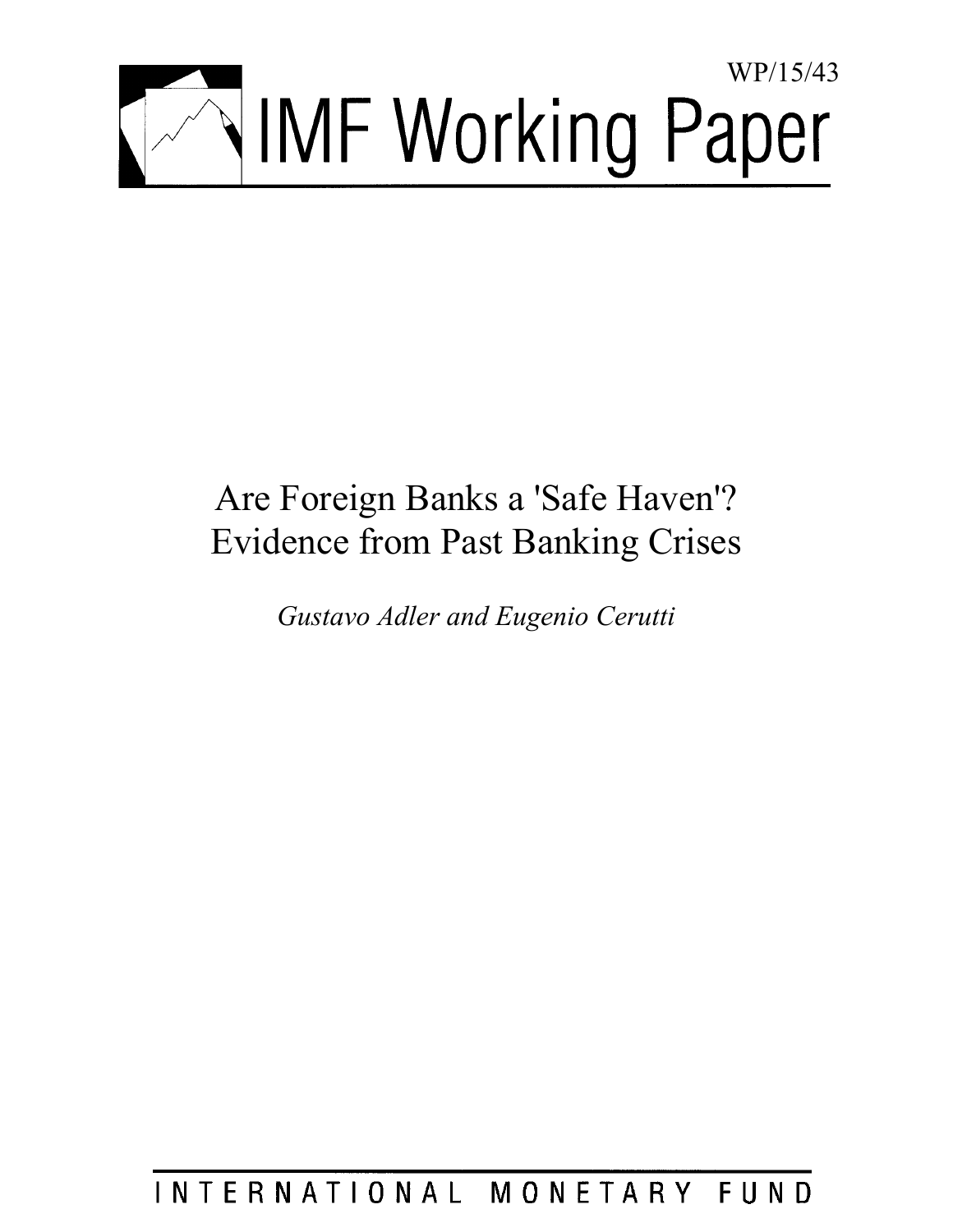#### **IMF Working Paper**

#### Research Department

#### **Are Foreign Banks a 'Safe Haven'? Evidence from Past Banking Crises**

### **Prepared by Gustavo Adler and Eugenio Cerutti†**

Authorized for distribution by Stijn Claessens

February 2015

**This Working Paper should not be reported as representing the views of the IMF.**  The views expressed in this Working Paper are those of the author(s) and do not necessarily represent those of the IMF or IMF policy. Working Papers describe research in progress by the author(s) and are published to elicit comments and to further debate.

#### **Abstract**

The presence of foreign banks in emerging markets has increased markedly over the last two decades, raising questions about their potentially stabilizing or destabilizing role during times of financial distress. Most studies on this subject have focused on banks' asset side (i.e., their lending behavior). This paper focuses on their liability side, studying the behavior of depositors vis-à-vis foreign banks. We rely on data from the banking crises in Argentina and Uruguay over the period 1994-2002 to conduct the study. The paper focuses on three questions; (i) are foreign banks perceived as a *safe haven* during bank runs?; (ii) does their legal structure (branch versus subsidiary) matter?; (iii) do perceptions depend on the nature of the crisis? Contrary to the commonly held view that foreign banks play a stabilizing role during domestic banking crises, we do not find robust evidence in this regard. Only in one (large) bank run episode, out of five studied, there is evidence of safe haven perceptions towards foreign branches.

JEL Classification Numbers: F21, G15, G21. Keywords: banking, crisis, bank run, foreign banks. Author's E-Mail Address: gadler@imf.org; ecerutti@imf.org

† We are grateful to Stijn Claessens, Bertrand Gruss, Nicolas Magud, Dora Iakova, and IMF Research Department seminar participants for their useful comments and feedback, and authorities from the Central Bank of Uruguay for providing us with data.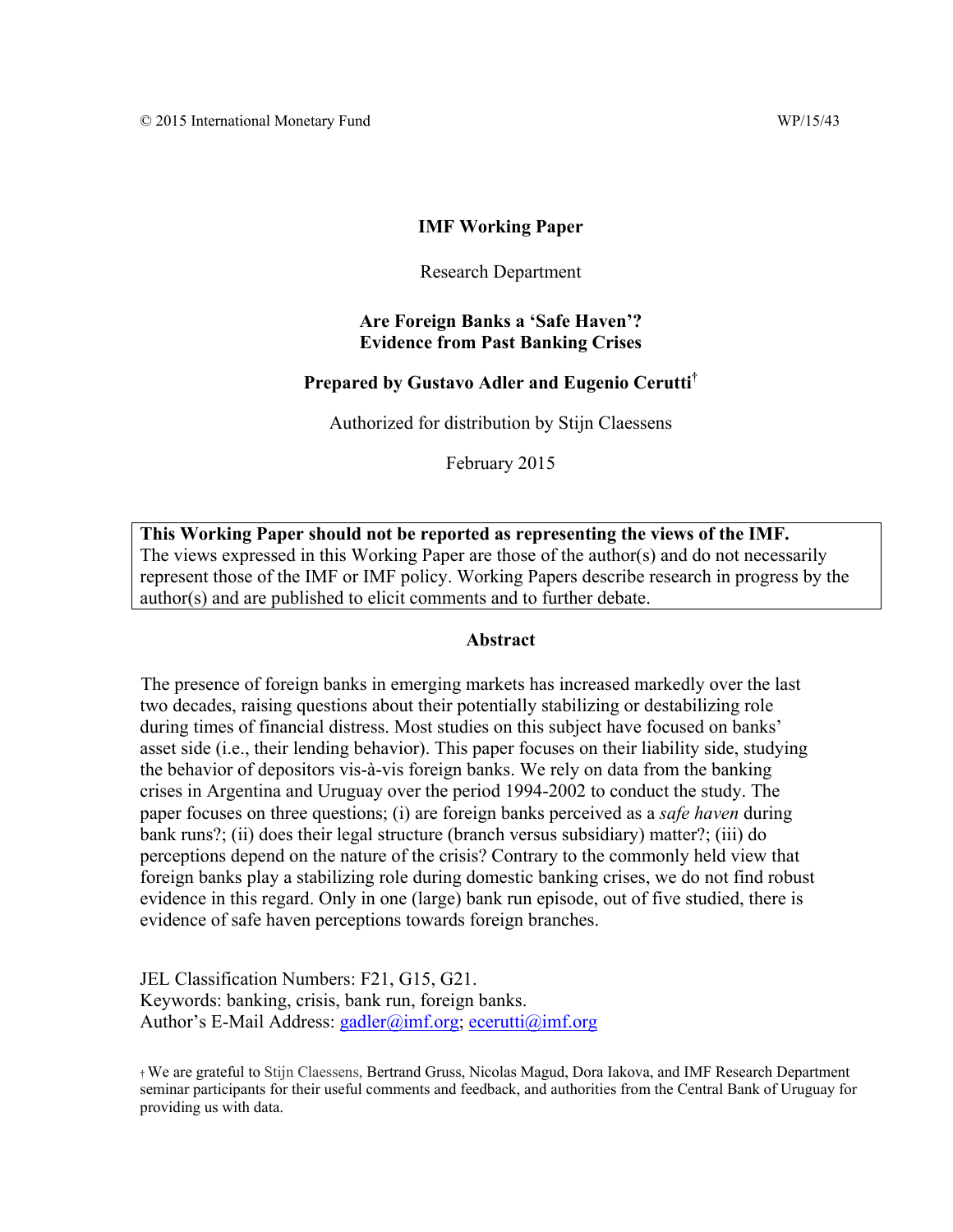#### **I. INTRODUCTION**

Over the last two decades, foreign banks have markedly increased their participation in emerging markets, raising questions about their potentially stabilizing or destabilizing role during times of financial distress.<sup>1</sup> Most empirical studies in this area have focused on the foreign banks' asset side (i.e., their lending behavior)<sup>2</sup> but little attention has been paid to their liability side. From this perspective, foreign banks could play a stabilizing role in host countries during domestic crises if depositors perceived them as a "safe haven" (i.e., for "flying to quality" within the country's banking system). Various reasons are behind such usual perceptions: foreign banks may be backstopped by their parent banks or suffer less from liquidity shortages as they may have (more stable) internationally diversified funding bases. Foreign banks, however, could also play a destabilizing role as they could provide avenues for capital flight through facilitating access to the foreign bank's international network, or could be more predisposed to pull out from emerging markets in times of distress. Foreign banks' legal structure (branch versus subsidiary) along with the nature of the banking crisis (systemic versus non-systemic) could also determine their stabilizing or destabilizing role, as these factors could affect the degree of parent banks' support as well the depositors desire to fly out of the banking system.

A few papers have analyzed depositors' behavior towards foreign banks, with overall inconclusive results. Barajas et al (2007) find that, after controlling for bank fundamentals and macroeconomic variables, foreign banks actually lost proportionally more deposits than domestic banks during the 2001 bank runs in Argentina. The study, however, focuses only on the 2001 crisis, disregarding other previous banking crisis episodes, and overlooks the legal structure (branch, subsidiary) of foreign banks. Similarly McCandless et al (2003) study the determinants of bank runs during the 2001 Argentine crisis, but pay little or no attention to the role of foreign banks, and their legal form. Goday et al (2005) study depositors' role in exerting market discipline on Uruguayan banks during the 2002 crisis, and find little evidence to support the safe haven hypothesis.<sup>3</sup> For other countries, Kraft and Galac (2006) find that foreign banks were perceived by Croatian depositors as safe havens during the 1998-99 banking crisis. In a more comprehensive cross-country study, Arena et al (2007)

<sup>&</sup>lt;sup>1</sup> See, for example, Claessens and Van Horen (2013) for a recent comprehensive survey.

 $2^2$  This literature includes recent studies on the transmission of global shocks into the domestic lending activities of foreign banks. These empirical studies on the lending side have found that foreign banks respond to shocks from their home countries (Goldberg 2002 and Martinez Peria et al 2005) but, at the same time, they tend to be more stable lenders than domestic banks of host countries, in particular during periods of financial distress (De Haas and Van Lelyveld 2010 and Cetorelli and Goldberg 2012). See also Goldberg et al (2000); Detragiache and Gupta (2006); De Haas and van Lelyveld (2006, 2010) and Arena et al (2007).

<sup>&</sup>lt;sup>3</sup> Their study, however, overlooks the exposure of some regional banks operating in Uruguay to Argentina (the neighbor in crisis), which is a key aspect of banks' fundamentals that needs to be controlled for. In addition, the study does not distinguish between resident and non-resident depositors. The latter is also important to avoid a foreign bank bias, as Argentines participating in the Uruguayan system held their deposits mainly with foreign banks, and their withdrawal was mainly a response to home-grown liquidity problems. Levy Yeyati et al (2004) also study market discipline and systemic risk during both the 2001 Argentine and 2002 Uruguayan crises. However, they do not analyze the role of foreign banks, and do not distinguish between resident and nonresident depositors.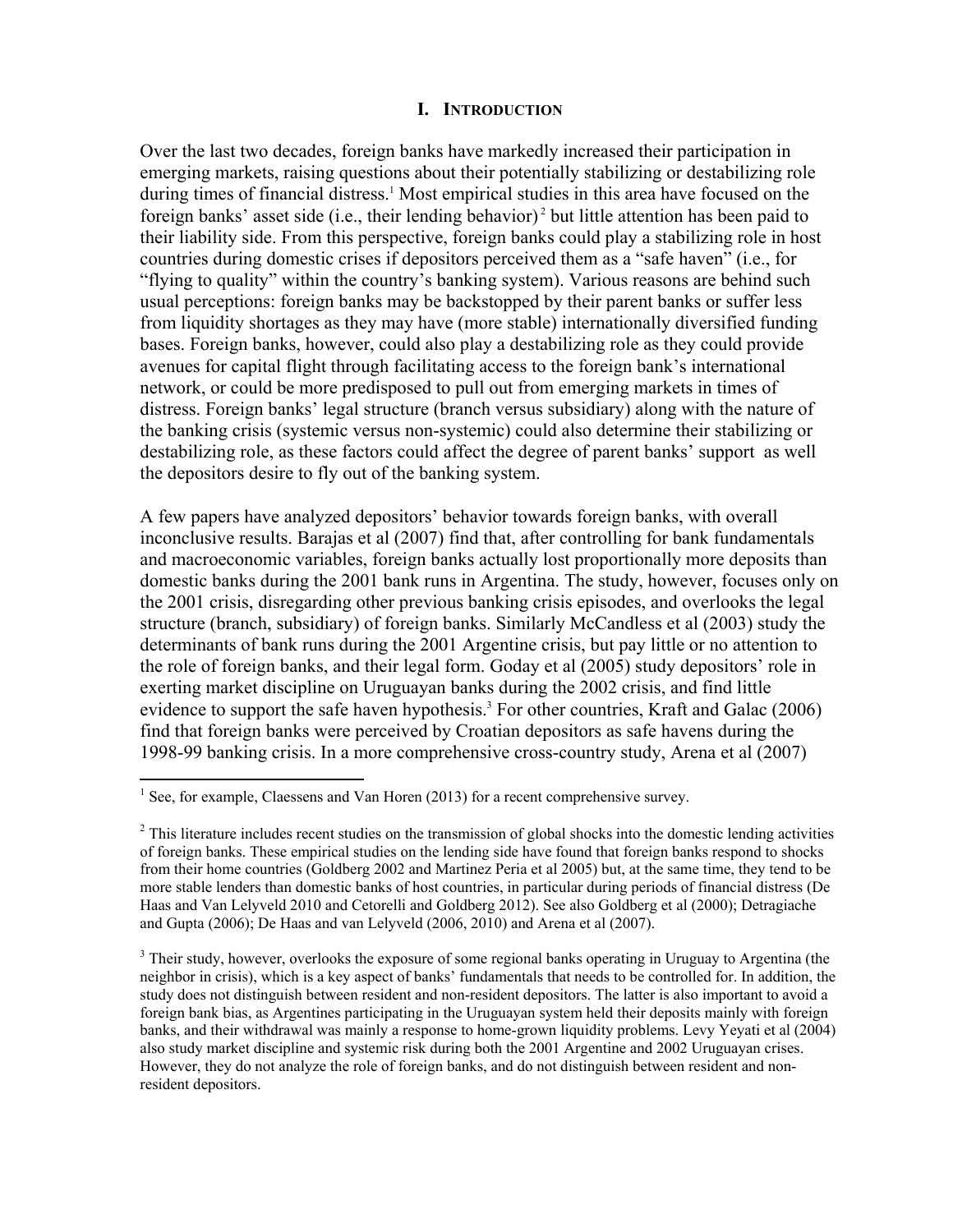indirectly conclude that foreign banks have an advantage over domestic banks in attracting deposits, as their deposit and lending rates tend to be smoother during crisis periods. However, by focusing on annual data, the study overlooks the dynamics of deposits and is not suitable for capturing short-lived bank runs.

This paper sheds light on some of these gaps in the literature, focusing on three relatively unexplored questions related the role of foreign banks from the perspective of the liability side of their balance sheet:

- i. Are foreign banks perceived as *safe havens* in host countries during banking crises? That is, do they outperform domestic banks in attracting/retaining deposits, above and beyond what can be explained by differences in bank fundamentals and compensation for risk (i.e., interest paid)?;
- ii. Does the legal form (branch versus subsidiary) matter? In theory, foreign branches offer more protection to depositors than foreign-owned subsidiaries since a parent bank is under no legal obligation to honor subsidiary liabilities in excess of the capital invested.
- iii. Does the nature of the crisis matter? The attitude of depositors towards foreign banks could be different during systemic and non-systemic banking crises, since the former are more likely to happen together with macroeconomic and political crises, increasing the parent bank's cost of rescuing affiliates, and triggering ring fencing provisions.<sup>4</sup>

We address these questions by studying the behavior of depositors vis-à-vis foreign banks during episodes of financial distress in Argentina over the period 1994-2002, and Uruguay over the period 1999-2002. We have chosen these two countries and periods because of their large foreign bank participation, the local/regional characteristic of the banking crises, and the availability of public bank-level monthly balance sheet data. Another important advantage for our analysis is the fact that parent banks of the foreign banks under study were not significantly affected during the crises under study, with the exception of some foreign regional banks, which we identify and separate from non-regional foreign banks. Moreover, the focus on the Argentinean banking sector during much of the 1990s allows us to study multiple episodes of both systemic and non-systemic bank runs, as well as to compare the performance of domestic- versus dollar-denominated deposits in the context of a currency board.5 The case of Uruguay is of additional interest, as it allows us to distinguish between the behavior of resident and non-resident depositors (e.g. non-resident deposits represented 40 percent of total deposits at the time of the crisis).

Our results indicate that, although foreign banks may sometimes be perceived as safe havens during domestic bank runs, this is not a general pattern, including after controlling for bank fundamentals and interest rate responses. In fact, we find that only in one out of the five

 $<sup>5</sup>$  Argentina introduced a currency board in April 1991, establishing the full convertibility of the domestic</sup> currency (pesos) into U.S. dollars and legally precluding the creation of pesos not backed by international reserves, except within a very limited range. The regime was abandoned in January 2002.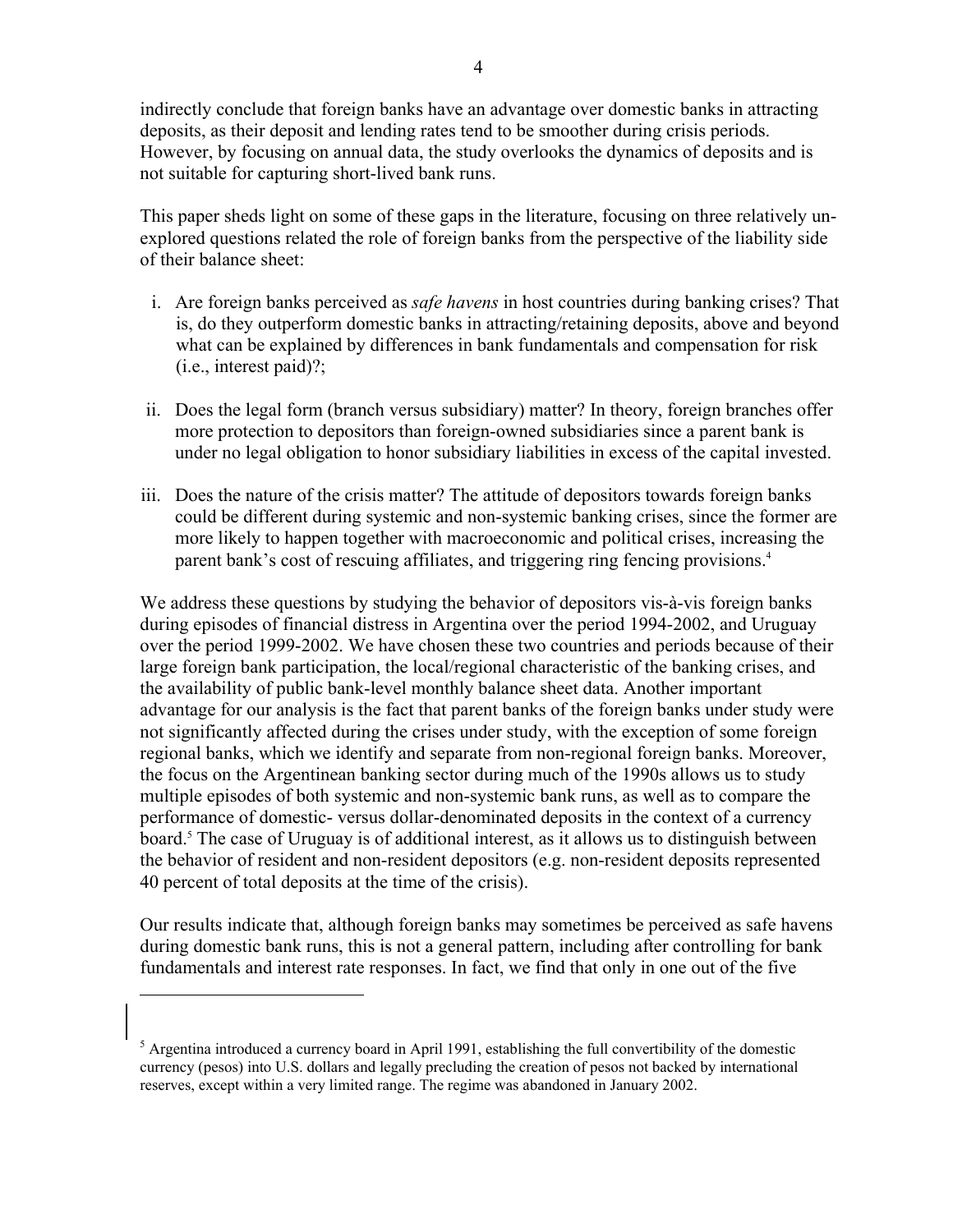cases studied (Argentina, 1995), there is evidence of safe haven perceptions, and only towards foreign branches. At the same time, there is one other episode (Argentina, 2001), when foreign branches actually faced larger deposit withdrawals, even controlling for fundamentals and interest rate responses, possibly indicating different expectations regarding the possible triggering of ring-fencing provisions. Foreign subsidiaries, in turn, do not appear to have been perceived differently in any of the cases.

The structure of the paper is as follows: Section II briefly describes the structure and evolution of the Argentinean and Uruguayan banking systems, the behavior of depositors, and the main macroeconomic developments, during the periods under consideration. Section III presents the econometric methodology and results. Section IV discusses the key conclusions.

#### **II. BACKGROUND**

#### **A. Argentina's Banking System**

During the period 1994-2001, Argentina's banking sector underwent numerous transformations, consolidating the number of institutions and making considerable improvements in the regulatory framework. Along with these changes, there was a marked increase in the market share of foreign banks. Most of the reforms took place following the 1995 banking crisis and meant that, by late 1998, the Argentine banking industry had been catapulted to a rank of second (after Singapore, and tied with Hong Kong) in terms of the quality of its regulatory environment, according to the World Bank.<sup>6</sup>

During this seven year period, the total number of institutions decreased by about half, from 168 to 83, mostly as a result of numerous merger and acquisitions of cooperative banks and the privatization of several small provincial banks (see Table 1).<sup>7</sup> Simultaneously, the number of foreign-owned institutions increased from 31 banks in November 1994 to 36 banks in November 2001, driven by the rise in the number of foreign-owned subsidiaries. As a result, the increase in market share of foreign banks was substantial, controlling approximately half of the assets of the system towards the last years of the sample.<sup>8</sup>

<sup>&</sup>lt;sup>6</sup> See The World Bank 'Argentina. Financial Sector Review'; Report 17864-AR; September 28, 1998.

 $<sup>7</sup>$  There were 38 cooperative banks in November 1994 and only 2 in November 2001. The greatest contraction</sup> in the number of cooperative banks happened after the 1995 banking crises, mainly through numerous mergers and acquisitions. At end-1995, there were only 10 cooperative banks.

 $8$  The ownership classification of banks in this paper is based on the nationality of the controlling group (i.e., group with 50 percent or more stock share).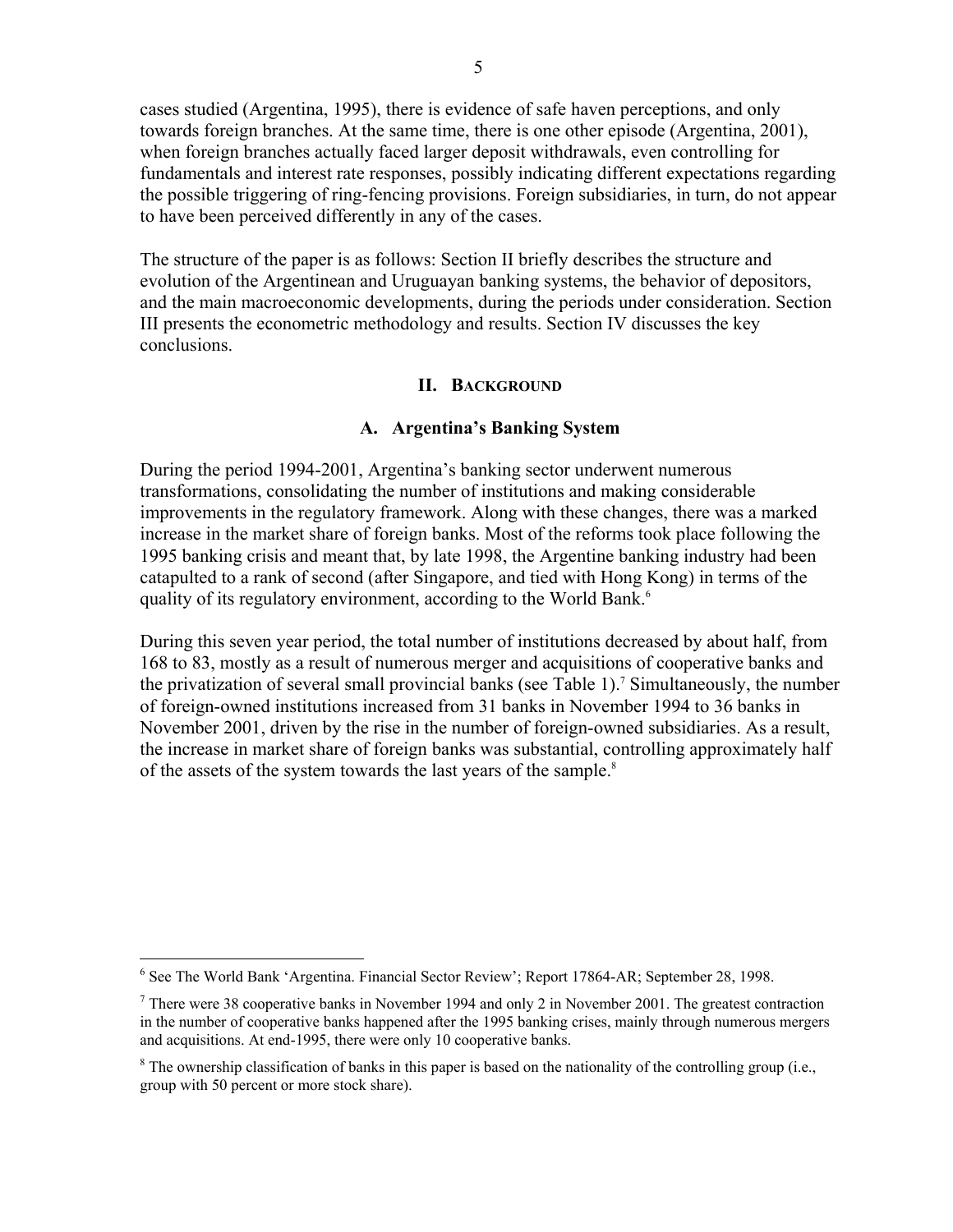|                           | Domestic Institutions |          |        |          | Foreign Institutions |                 |          |              |        |             | <b>Banking System</b> |          |  |
|---------------------------|-----------------------|----------|--------|----------|----------------------|-----------------|----------|--------------|--------|-------------|-----------------------|----------|--|
|                           |                       | Public   |        | Private  |                      | <b>Branches</b> |          | Subsidiaries |        | Regional 3/ |                       |          |  |
|                           | $Nov-94$              | $Nov-01$ | Nov-94 | $Nov-01$ | $Nov-94$             | $Nov-01$        | $Nov-94$ | $Nov-01$     | Nov-94 | $Nov-01$    | $Nov-94$              | $Nov-01$ |  |
| Number of Banks           | 33                    | 13       | 104    | 34       | 13                   | 13              | 11       | 18           | 7      | 5           | 168                   | 83       |  |
| Market share              |                       |          |        |          |                      |                 |          |              |        |             |                       |          |  |
| Share of assets           | 40.5                  | 30.9     | 41.4   | 20.8     | 10.2                 | 16.5            | 6.1      | 31.1         | 1.8    | 0.7         | 100.0                 | 100.0    |  |
| Share of deposits 1/      | 31.7                  | 29.6     | 50.2   | 19.2     | 10.3                 | 14.6            | 6.7      | 35.9         | 1.2    | 0.7         | 100.0                 | 100.0    |  |
| Depositor base 1/2/       |                       |          |        |          |                      |                 |          |              |        |             |                       |          |  |
| Residents                 | 97.4                  | 100.0    | 95.6   | 97.4     | 89.3                 | 99.0            | 97.0     | 95.9         | 78.8   | 99.1        | 95.4                  | 97.9     |  |
| Non-residents             | 2.6                   | 0.0      | 4.4    | 2.6      | 10.7                 | 1.0             | 3.0      | 4.1          | 21.2   | 0.9         | 4.6                   | 2.1      |  |
| Deposit denomination 1/2/ |                       |          |        |          |                      |                 |          |              |        |             |                       |          |  |
| Local-currency            | 50.5                  | 27.1     | 43.1   | 28.7     | 34.0                 | 32.1            | 37.3     | 22.9         | 36.0   | 33.9        | 44.0                  | 26.7     |  |
| Foreign-currency          | 49.5                  | 72.9     | 56.9   | 71.3     | 66.0                 | 67.9            | 62.7     | 77.1         | 64.0   | 66.1        | 56.0                  | 73.3     |  |

Source: Central bank of Argentina and IMF staff estimates.

1/ Based on non-financial private sector deposits.

2/ Percentage of deposits within the same bank group.

<u>.</u>

3/ Included both branches and subsidiaries of regional public and private banks.

Argentina's banking system faced four distinct bank run episodes during this period: *December 1994-April 1995* (associated with the Mexican crisis); *October-November 1997* (Asian crisis); *August-September 1998* (Russian crisis); and *October 2000-November 2001* (Argentina's own crisis). 9

These events had a noticeably different impact on foreign banks compared to domestic banks (see aggregate and bank-level figures in Figure 1 and Annex 1's Figure A, respectively).



Note: a/ Figures are corrected from merger and adquisitions among banks belonging to different ownership groups during each bank run episode.

Table 1. Argentina: Structure of the Banking System, November 1994 and November 2001.

 $9<sup>9</sup>$  The methodology section contains more details about the selection of the bank runs episodes. The general rule for identifying a bank run is two or more months when more than one-half of banks are experiencing deposit losses.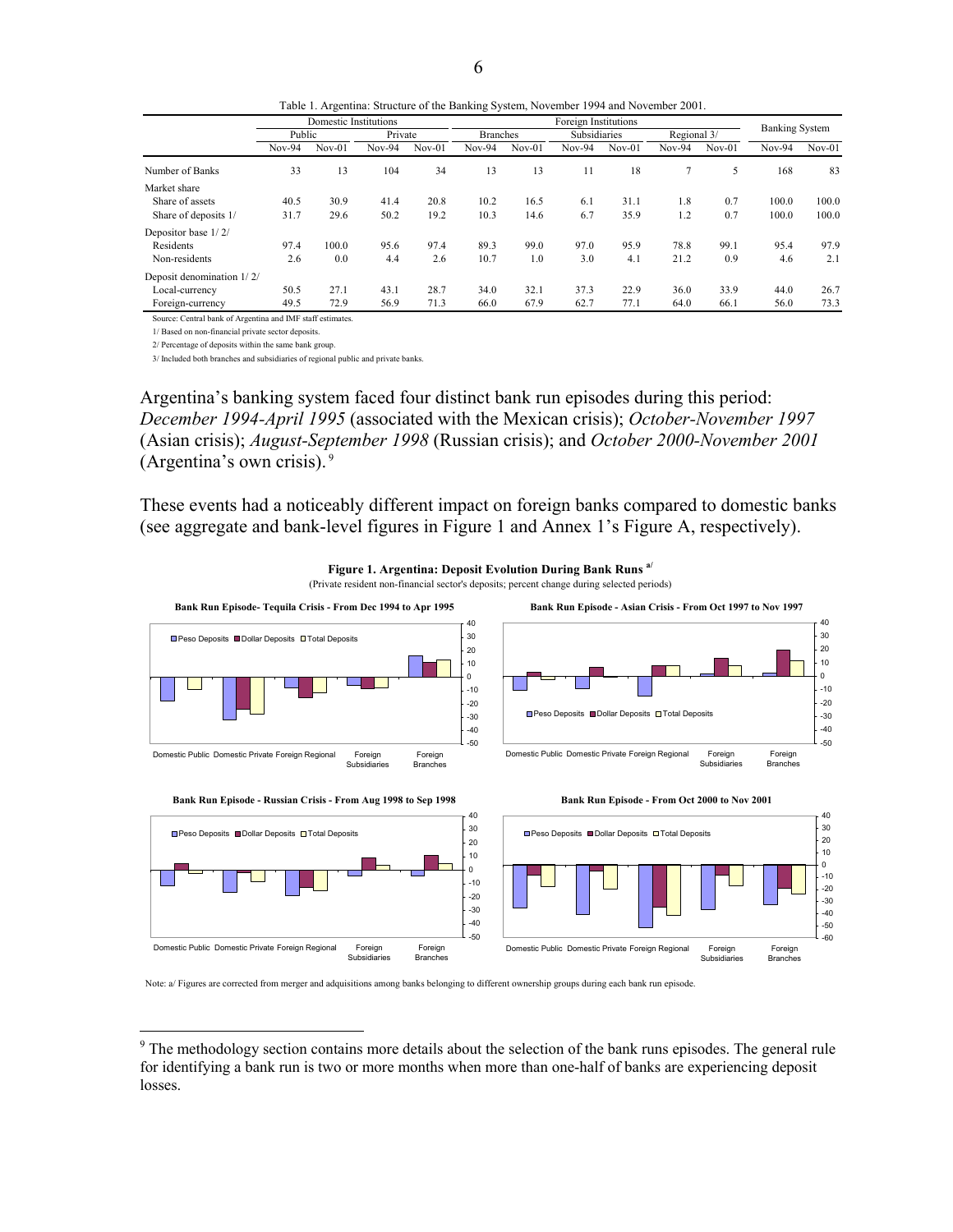The December 1994-April 1995 bank run episode was triggered by agents' fears that Argentina would exit the currency board after Mexico's currency devaluation on December 20, 1994.10 The run started on peso denominated deposits but spread to dollar deposits soon after. Within four months, resident deposits had fallen by about 16 percent, with almost 90 percent of the banks losing deposits at the peak of the crisis. Interestingly, most foreign branches, especially the largest ones, were able to increase both peso and dollar denominated deposits during this time. Not even a higher increase in interest rates was able to stop the deposit losses of small domestic private banks.

The October-November 1997 and August-September 1998 bank runs followed the Asian crisis—more specifically the first attack on Hong Kong's currency board—and the Russian default, respectively. In the aggregate, both episodes were essentially a run on peso denominated deposits without systemic characteristics, in the sense that the bank system as a whole did not experience a significant change in the level of total deposits. There was only a 1 percent deposit loss during the 1998 bank run, and even a small 2 percent increase in 1997. However, there was again an important redistribution of deposits across banks, with most foreign branches and subsidiaries gaining deposits, at the expense of domestic institutions.

Finally, the more pronounced bank run occurred during October 2000-November 2001. This was a long episode in relative terms, mostly driven by concerns about the sustainability of the currency board. The run was triggered by the resignation of the Argentinean vice-president on October 6, 2000, and ended with the deposit freeze on December 1, 2001.<sup>11</sup> During this period, resident deposits fell by about 20 percent, with more than 80 percent of the banks facing deposit loses. Unlike previous bank runs, foreign banks, especially branches, experienced proportionally higher deposit withdrawals than domestic banks, reaching close to 25 percent of their deposits. Finally, foreign regional banks lost more deposits than any other group, but their market share was very small (less than 1 percent).

#### **B. Uruguay's Banking System**

During much of the 1990s and up to the 2002 financial crisis, Uruguay's banking system was perceived as a safe financial hub in Latin America, partly reflecting an implicit and unrestricted government guarantee, a major presence of foreign banks in the system and a strong institutional framework (Uruguay was one of a few Latin American countries with investment grade status). Despite being composed of only 22 banks and 6 cooperatives, the domestic financial system was relatively large, with assets representing about 110 percent of GDP by end-2001.<sup>12</sup> Both foreign banks and public domestic banks had a strong presence in

 $10$  See Appendix 2 for a more detailed description of the events during each bank run episode.

 $11$  The banking system continued loosing deposits after November 2001, but this phase is not covered in our analysis given the important distortions introduced by the deposit freeze. Together with the abandonment of the currency board, the Argentine authorities declared a moratorium on payments on their public debts and determined that dollar-denominated loans and deposits would be exchanged into pesos at different rates (1:1 and 1:1.4, respectively). These and other policy responses created large losses in the Argentine banking system. As a result, some foreign banks decided to abandon the countries while other remain in the country, including through injecting new funds to their affiliates.

 $12$  The offshore system, with 11 banks, accounted for an additional 8 percent of GDP in assets.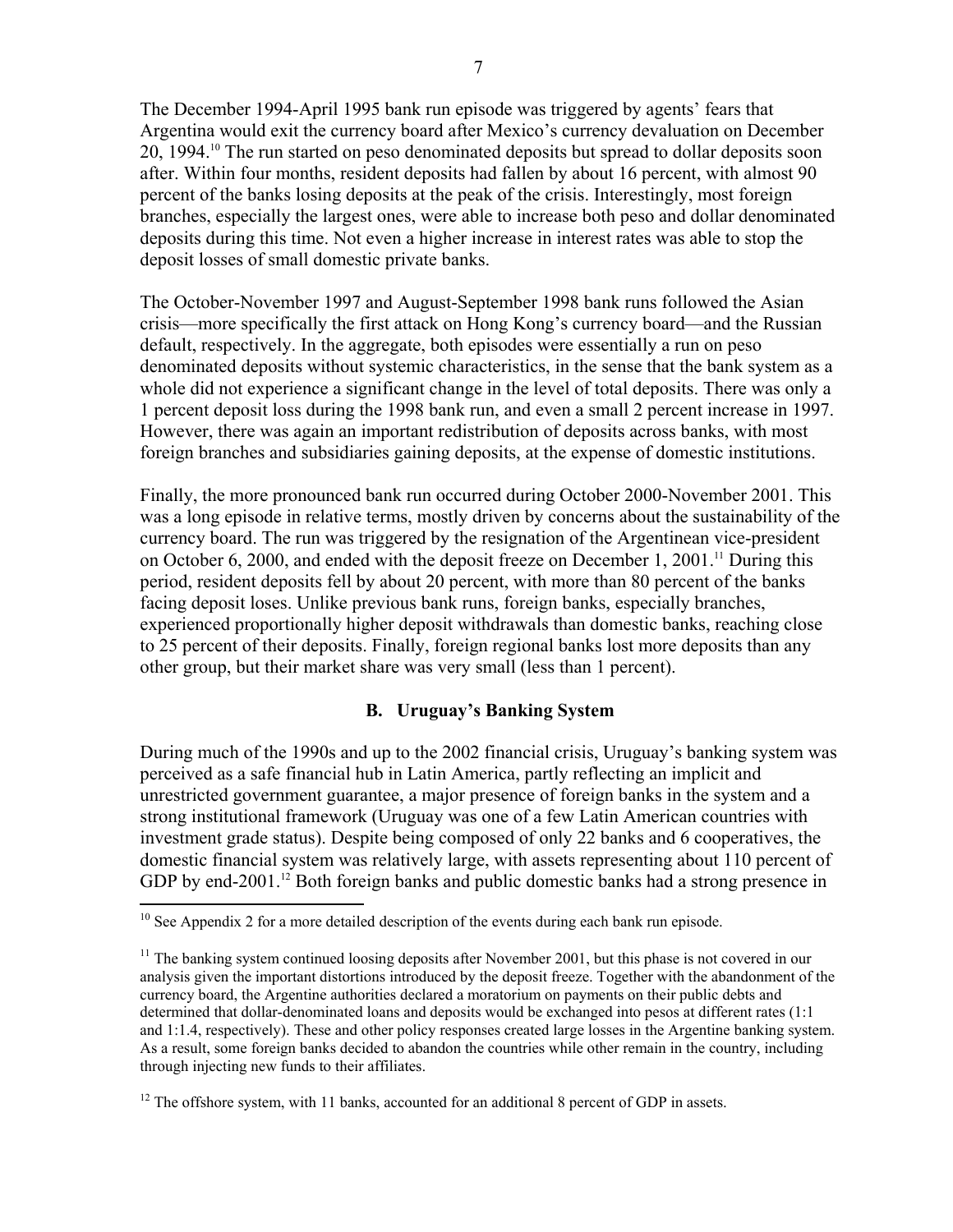the system (Table 2), in the first case reaching about 58 percent market share, including a 10 percent participation of regional banks; and in the second case reaching a 39 percent market share. Unlike Argentina, Uruguay's banking system had a large participation of non-resident depositors—mainly Argentines—accounting for about 40 percent of total deposits at end-2001.13 Notably, deposits from non-residents were largely concentrated in foreign banks. Indeed, non-residents using the Uruguayan banking system, invested about 77 percent of their funds in foreign banks, 10 percent in local private banks and 13 percent in local public banks; compared to 21 percent, 18 percent and 57 percent respectively for resident depositors. As a result, non-resident deposits accounted for about 60 percent of the depositor base of foreign banks, while accounting for only 5 percent of the depositor base of domestic banks and cooperatives. Another remarkable aspect of the Uruguayan banking system at the time of the crisis was the high degree of dollarization, evidenced in the 91 percent share of foreign currency deposits.

|                                 |          |                       |          |                            |          |        | Table 2. Uruguay: Structure of the Banking System 1/ |          |             |          |                       |          |
|---------------------------------|----------|-----------------------|----------|----------------------------|----------|--------|------------------------------------------------------|----------|-------------|----------|-----------------------|----------|
|                                 |          | Domestic Institutions |          |                            |          |        | Foreign Institutions                                 |          |             |          |                       |          |
|                                 | Public   |                       |          | Private<br><b>Branches</b> |          |        | Subsid.                                              |          | Regional 2/ |          | <b>Banking System</b> |          |
|                                 | $Dec-99$ | $Dec-01$              | $Dec-99$ | $Dec-01$                   | $Dec-99$ | Dec-01 | $Dec-99$                                             | $Dec-01$ | $Dec-99$    | $Dec-01$ | Dec-99                | $Dec-01$ |
| Number of Banks                 | 4        | 3                     | 8        | 6                          |          | 5      | 10                                                   | 9        | 6           | 5        | 33                    | 28       |
| Market share                    |          |                       |          |                            |          |        |                                                      |          |             |          |                       |          |
| Share of assets                 | 48.7     | 39.2                  | 1.9      | 2.3                        | 12.9     | 15.4   | 23.1                                                 | 27.1     | 13.3        | 16.0     | 100.0                 | 100.0    |
| Share of deposits 3/            | 46.5     | 39.4                  | 2.4      | 2.3                        | 14.4     | 15.0   | 21.3                                                 | 26.6     | 15.4        | 16.8     | 100.0                 | 100.0    |
| Depositor base 3/4/             |          |                       |          |                            |          |        |                                                      |          |             |          |                       |          |
| Residents                       | 91.8     | 86.4                  | 99.8     | 95.5                       | 47.5     | 43.3   | 59.4                                                 | 43.7     | 25.8        | 30.7     | 68.6                  | 59.5     |
| Non-residents                   | 8.2      | 13.6                  | 0.2      | 4.5                        | 52.5     | 56.9   | 40.5                                                 | 56.4     | 74.4        | 69.2     | 31.3                  | 40.5     |
| Deposit currency structure 3/4/ |          |                       |          |                            |          |        |                                                      |          |             |          |                       |          |
| Local-currency                  | 17.0     | 12.5                  | 33.2     | 28.3                       | 9.2      | 7.1    | 11.2                                                 | 6.6      | 4.9         | 4.1      | 13.1                  | 9.0      |
| Foreign-currency                | 83.0     | 87.5                  | 66.8     | 71.7                       | 90.8     | 92.9   | 88.8                                                 | 93.4     | 95.1        | 95.9     | 86.9                  | 91.0     |

Source: Central bank of Uruguay and IMF staff estimates.

1/ Excluding offshore and non-bank financial institutions.

2/ Includes both branches and subsidiaries of regional private and public banks.

3/ Based on non-financial private sector deposits.

4/ Percentage of deposits within the same bank group.

1

Starting in 1999, a number of adverse shocks—including the devaluation of Brazil's real, the recession in Argentina and an outbreak of foot-and-mouth disease—brought the economy to a recession. Still, up until 2001, confidence in the Uruguayan banking system remained stable. Furthermore, as the crisis in Argentina developed, Uruguay was able to attract a large volume of deposits from Argentines. In the first quarter of 2002, however, public confidence in the Uruguayan banking system began to erode at the time that cash-strapped Argentine depositors, unable to access their accounts in Argentine banks (following a deposit freeze in December 2001 and pesification in early 2002), started withdrawing their funds from Uruguay. Soon after, the crisis spread to Uruguayan residents.<sup>14</sup>

The 2002 financial crisis that followed had an enormous impact on the Uruguayan financial system, leading to the bankruptcy of many institutions and an unprecedented bank run, which

<sup>&</sup>lt;sup>13</sup> This figure partly reflects the large capital flight from Argentina during the 2001 financial crisis. However, non-resident deposits were significant even before that episode, for example reaching 31 percent of the system at end-1999.

<sup>&</sup>lt;sup>14</sup> See Appendix 3 for a detailed description of the events that lead to the 2002 financial crisis.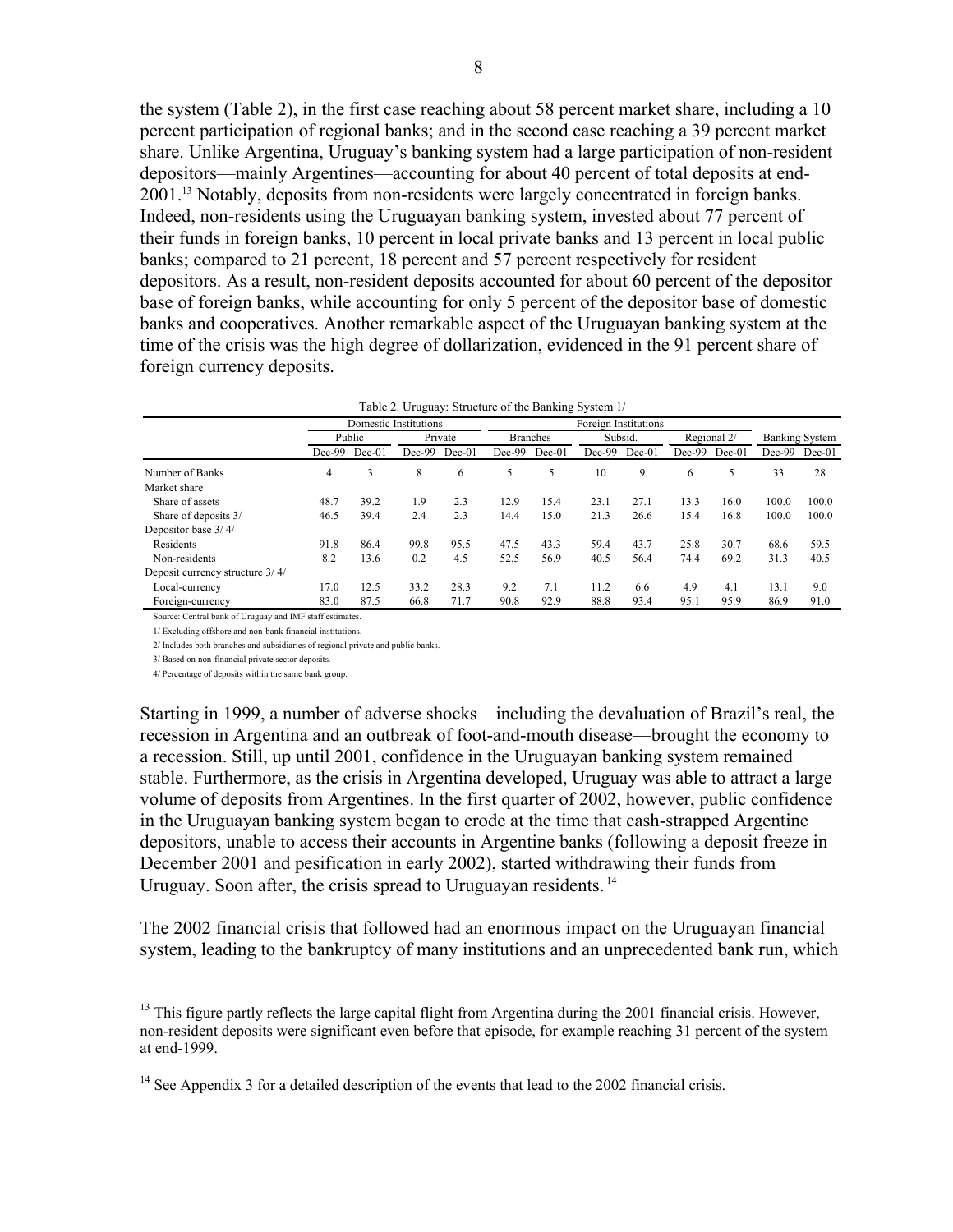resulted in a loss of about 46 percent of total deposits of the system in a period of only seven months (December 2001-July 2002).

However, while all banks were affected in one way or another, the extent of the deposit run was not homogenous across them (see aggregate and bank-level figures in Figure 2 and Annex 1's Figure B, respectively). A first glance at the data shows that private domestic banks faced deposit losses of about 27 (22) percent of foreign (local) currency deposits, while foreign banks experienced substantially larger deposit losses, averaging 54 (28) percent. Further, in the aggregate (including resident and non-residents deposits) nonregional foreign affiliates were most affected, with subsidiaries and branches experiencing foreign-currency deposit losses of 65 and 57 percent, respectively. Regional foreign banks, public domestic banks and cooperatives were also largely affected, although deposit losses were significantly lower.



Note: 1/ In Uruguayan pesos; 2/ In US dollar terms.

 $\overline{a}$ 

However, these statistics mask the effect of the deposit run by non-residents, which were mainly concentrated in foreign banks.<sup>15</sup> When excluding non-resident deposits, the picture changes significantly. Most noticeable is the fact that deposit losses of foreign branches were very much in line with those of domestic (public and private) banks—at around 30 percent and quite lower than those of subsidiaries (51 percent), possibly suggesting that depositors were able to discriminate among foreign banks according to their legal structure and their different embedded risks. Finally, regional institutions were the most affected, with losses averaging 52 percent of deposits, possibly reflecting their exposure to Argentine risk (many of the owned by Argentinean banks) and some idiosyncratic solvency issues.16

The patterns of deposit withdrawals across the different episodes in Argentina and Uruguay suggest that foreign banks may have played a stabilizing role in some episodes of local financial stress, but such role may have varied depending on the nature of the crisis as well as the legal structure of those banks. However, these patterns could reflect, at least in part,

<sup>&</sup>lt;sup>15</sup> Arguably, the behavior of non-resident depositors was driven primarily by exogenous factors (i.e., developments in Argentina) and less so by bank fundamentals or ownership type.

<sup>&</sup>lt;sup>16</sup> Rumors of fraudulent activities by a regional bank were one of the key factors that fueled the deposit run.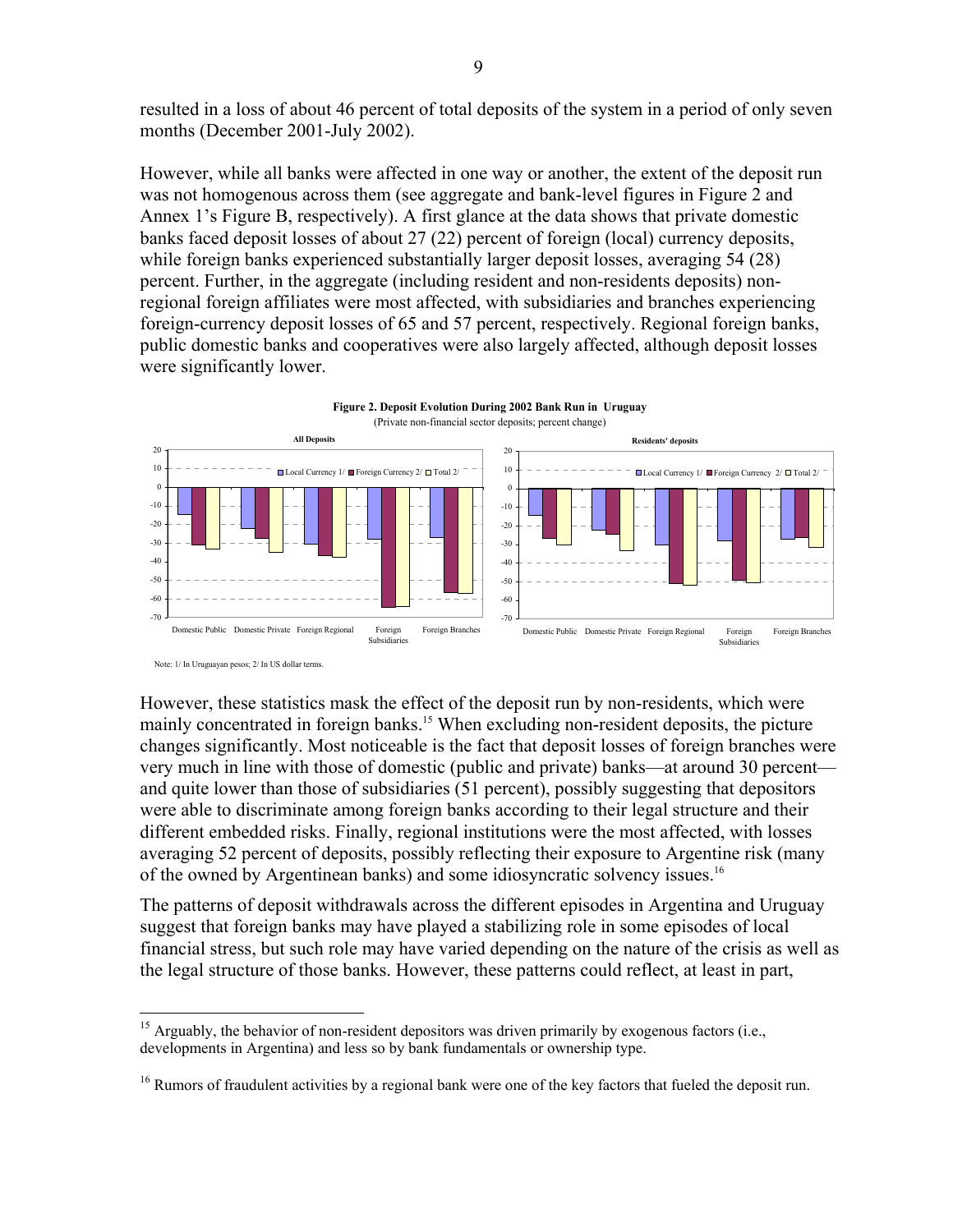differences in the strength of bank balance sheets across groups. Disentangling whether foreign banks (and their different legal forms) played a stabilizing role because of safe haven perceptions or because of differences in fundamentals requires controlling for such differences. This is performed in the next section.

#### **III. ECONOMETRIC EXERCISE**

Our goal is to assess whether the patterns of deposit flows vis-a-vis foreign banks described above reflected safe haven perceptions. This requires controlling for bank fundamentals (as institutions with stronger balance sheets would naturally retain more deposits, independently of their ownership type) as well as interest rate responses (as different institutions may have reacted differently to prevent deposit losses).

#### **A. Methodology**

Following the literature on market discipline, the behavior of depositors vis-à-vis different types of banks during bank run episodes is explored through bank-level panel data estimations of the following equation:

$$
y_{i,t} = y_{i,t-1}\alpha + \mathbf{i}'_{i,t}\beta + \mathbf{f}'_{i,t}\gamma + \mathbf{m}'_t\delta + \mathbf{d}^{0'}_i\theta + \varepsilon_{i,t}
$$
 (1)

where *i* is the bank and *t* is the month;  $y_{i,t}$  is the monthly change in total resident deposits;  $i_{i,t}$ is the (implicit) average interest paid by each bank, and it captures the bank's endogenous response to retaining or attracting deposits;  $f_{i,t}$  is a vector of bank level fundamentals that capture banks' asset quality, liquidity, profitability, capitalization levels, size as well as banks' exposure to exchange rate and sovereign risk (see Tables A and B in Appendix 1 for a description and the definition of each variables in Argentina and Uruguay, respectively);<sup>17</sup>  $m_t$  is a vector of macroeconomic variables, including measures of devaluation expectations and country risk, meant to capture systemic risks. Finally,  $\mathbf{d}_i^o$  is a vector of bank-ownership dummy for public banks, foreign branches, foreign subsidiaries, or foreign regional banks. These dummies—which capture differences in bank-ownership and legal structure—are our variables of main interest, as they are a proxy for the unobserved characteristics of foreign banks, such as safe haven perceptions. See Tables C and D in Appendix 1 for summary statistics.

Equation (1) is estimated using the system linear generalized method of moments (GMM), also known as Arellano-Bover/Blundell-Bond GMM estimator. This estimation method is well suited for our objectives, since it is designed to efficiently estimate the effect of timeinvariant variables (e.g. ownership characteristics), while allowing for right-hand side variables that are not strictly exogenous, such as the banks' interest rates.<sup>18</sup>

 $17$  Three-month lags are used in order to incorporate the delays in publication of bank-level data in both countries. Using shorter lags does not change the conclusion of the analysis.

<sup>&</sup>lt;sup>18</sup> For more details on System GMM see Roodman (2007).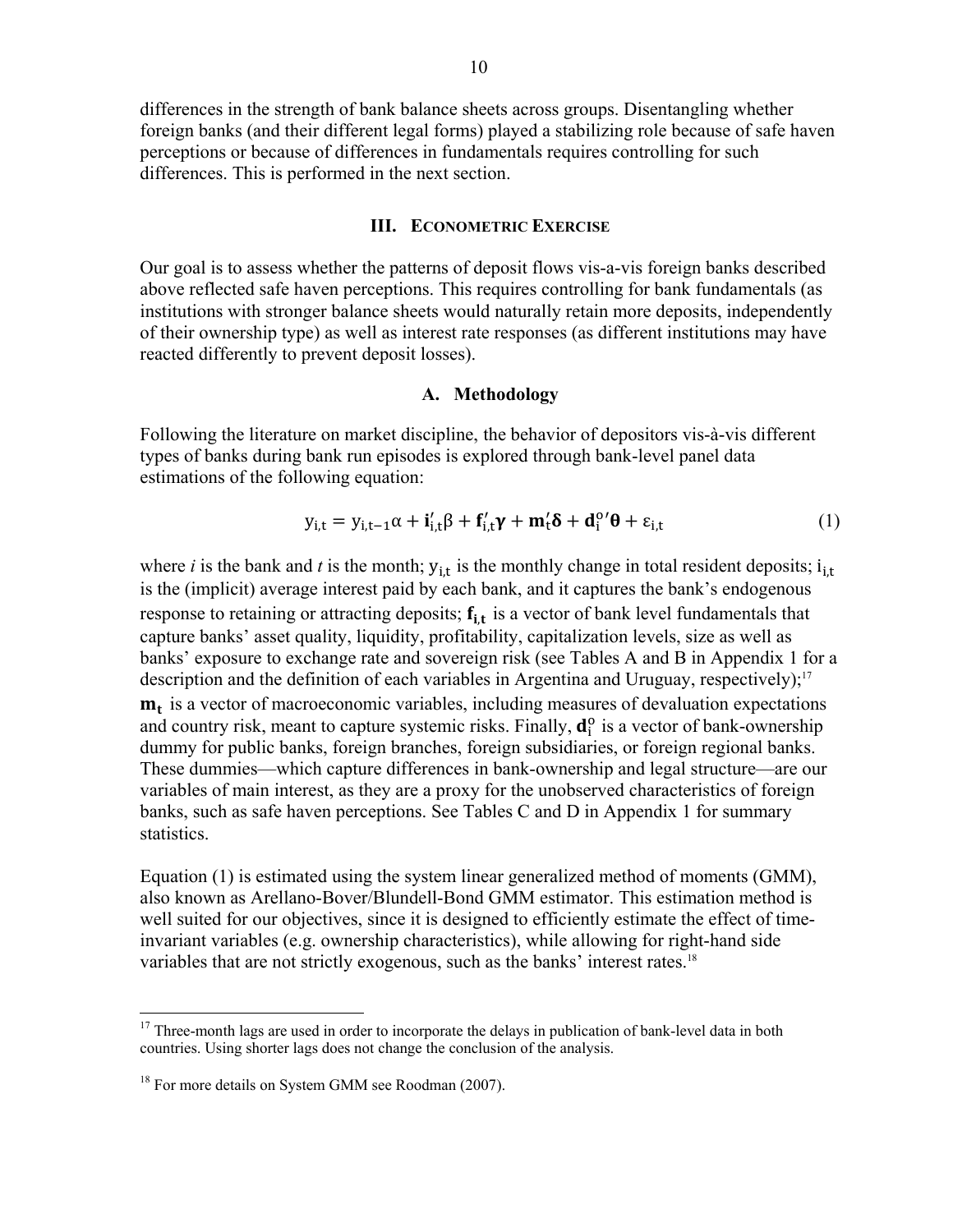The analysis of depositor behavior during bank runs is carried over the period December 1994-November 2001 in Argentina, and December 2001-July 2002 in Uruguay. Bank run episodes are defined as the periods when there are two or more months of deposit losses in the banking system, or when more than one-half of the banks were losing deposits. Based on these rules we study the previously mentioned 4 bank run episodes in Argentina and 1 in Uruguay. The criteria of two or more months with a decrease in the banking system deposits identifies 3 bank runs periods in Argentina (Dec 94–Apr 95, Oct 98–Nov 98, and Sep 01– Nov 01) and one in Uruguay (Dec 01–July 02). Based on the criterion that more than onehalf of the banks were losing deposits, we select the same 4 previous episodes and the period Oct 97–Sep 97 in Argentina. This latter period was characterized by an important redistribution of deposits in the system.

The distinction between systemic and non-systemic deposit bank runs is established through the size of the bank run; specifically a drop in deposits of more than one standard deviation during the entire bank run period was classified as a systemic bank run. The December 94– April 95 and September 00–November 01 episodes in Argentina, and the December 01–July 02 episode in Uruguay are identified as systemic bank runs.

#### **B. Regression Results**

#### **Argentina**

 $\overline{a}$ 

Table 3 reports the results of the system GMM estimations for the different episodes in Argentina. The different between the two columns for each episode is based on the inclusion or not of the interest rate response. Robust standard errors are reported. The results can be summarized as follows:

*First*, there is evidence that, even after controlling for bank characteristics, foreign branches and foreign regional banks were less affected than other banks during the Tequila bank run. This suggests that depositors perceived these foreign institutions as safe havens. However, these perceptions do not seem to have been significant during the two non-systemic bank runs, and even had the opposite effect during the 2001 systemic episode. In particular, while estimations indicate that the foreign branch dummy is positive both for the Tequila crisis and for the non-systemic bank runs, they are only statistically significant in the first case. The results also highlight that the gain in deposits by foreign subsidiaries and branches during most bank runs, as explored in the previous descriptive section, can be explained by bank characteristics in all cases for foreign subsidiaries and in many cases for foreign branches.19 However, during the 2001 systemic episode, depositors' attitudes towards foreign banks, especially foreign branches, seem to indicate that they withdrew deposits proportionally more from foreign branches than from other banks, after controlling for bank fundamentals. This latter phenomenon could be explained in two potential ways. Branches might have facilitated the capital flight more easily than other banks, in the face of a systemic crisis. Alternatively, this result may reflect depositors anticipating the possible triggering of foreign branches' ring fencing provisions. Unfortunately, we do not have data to explore if any of these two potential explanations are relevant.

<sup>&</sup>lt;sup>19</sup> The lack of evidence about the safe haven perceptions seems to be at least partially explained by higher interest rates paid by foreign banks (see Figure A in Appendix 1), especially during the Asian crisis.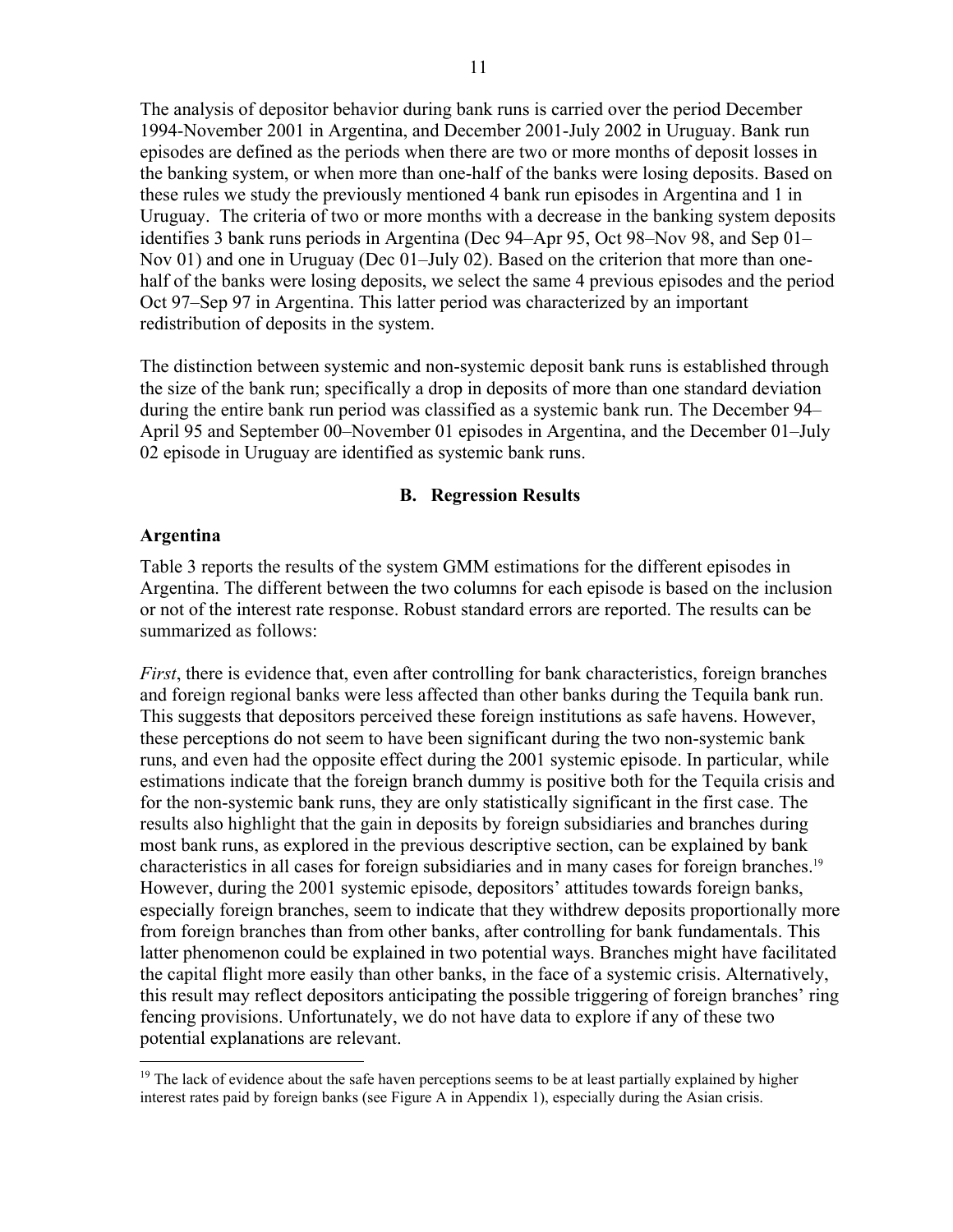|                                        |                                      | <b>Systemic Bank Runs</b> |                                |                            | Non-systemic Bank Runs           |                         |                                    |                       |  |
|----------------------------------------|--------------------------------------|---------------------------|--------------------------------|----------------------------|----------------------------------|-------------------------|------------------------------------|-----------------------|--|
| Variables                              | Tequila Crisis 2/<br>(Dec 94-Apr 95) |                           | 2001 Crisis<br>(Sep 00-Nov 01) |                            | Asian Crisis<br>(Oct 97- Nov 97) |                         | Russian Crisis<br>(Aug 98- Sep 98) |                       |  |
| Percent Change in Deposits (t-1)       | $-0.0814$                            | $-0.0941$                 | $0.263**$                      | $0.351***$                 | $-0.136$                         | $-0.0576$               | $-0.399***$                        | $-0.402***$           |  |
|                                        | (0.0881)                             | (0.0913)                  | (0.116)                        | (0.131)                    | (0.155)                          | (0.166)                 | (0.0370)                           | (0.0371)              |  |
| Return/Assets (t-3)                    | $-1.038***$                          | $-1.118***$               | $-0.160$                       | $-0.195$                   | 0.105                            | 0.00102                 | 1.582*                             | $1.362*$              |  |
|                                        | (0.358)                              | (0.369)                   | (0.119)                        | (0.134)                    | (0.469)                          | (0.449)                 | (0.887)                            | (0.718)               |  |
| Non-Performing Loans/Total Loans (t-3) | 0.0199                               | 0.0236                    | $-0.128***$                    | $-0.132**$                 | $-0.187$                         | $-0.194$                | $0.694*$                           | 0.837*                |  |
|                                        | (0.0138)                             | (0.0144)                  | (0.0450)                       | (0.0557)                   | (0.260)                          | (0.196)                 | (0.369)                            | (0.447)               |  |
| Capital/Assests (t-3)                  | 0.0429                               | 0.0254                    | $-0.0418$                      | $-0.0494$                  | 0.100                            | 0.0329                  | 0.0200                             | $-0.0563$             |  |
|                                        | (0.152)                              | (0.162)                   | (0.0830)                       | (0.0795)                   | (0.159)                          | (0.169)                 | (0.413)                            | (0.351)               |  |
| Log of Assets $(t-3)$                  | $0.414**$                            | $0.403**$                 | 0.00552                        | 0.00284                    | 0.00521                          | 0.0119                  | $-0.00299$                         | $-0.0140$             |  |
|                                        | (0.207)                              | (0.196)                   | (0.00383)                      | (0.00409)                  | (0.0101)                         | (0.0103)                | (0.0260)                           | (0.0276)              |  |
| Exposure to Exchange Rate Risk (t-3)   | $-0.203$                             | $-0.219$                  | $-0.00215***$                  | $-0.00263***$              | $-0.00391$                       | $-0.000755$             | $-0.0190$                          | $-0.0189$             |  |
|                                        | (0.136)                              | (0.138)                   | (0.000694)                     | (0.000677)                 | (0.00715)                        | (0.00701)               | (0.0182)                           | (0.0180)              |  |
| Exposure to Sovereign Risk (t-3)       | 0.00389                              | 0.00446                   | $-0.172***$                    | $-0.182***$                | $-0.0416$                        | 0.0102                  | $-0.109$                           | $-0.108$              |  |
|                                        | (0.00474)                            | (0.00492)                 | (0.0473)                       | (0.0509)                   | (0.0984)                         | (0.0990)                | (0.217)                            | (0.192)               |  |
| Liquidity/Assets (t-3)                 | $1.488***$                           | $1.555***$                | $0.443***$                     | $0.284*$                   | 0.137                            | $-0.0831$               | $-0.416$                           | $-0.430$              |  |
|                                        | (0.218)                              | (0.245)                   | (0.144)                        | (0.149)                    | (0.291)                          | (0.235)                 | (0.594)                            | (0.551)               |  |
| Exchange Rate Risk (t)                 | $-0.00725***$                        | $-0.00804***$             | $-0.0143***$                   | $-0.0109***$               | 0.00518                          | 0.00513                 | $-0.0199***$                       | $-0.0172**$           |  |
|                                        | (0.00269)                            | (0.00275)                 | (0.00163)                      | (0.00172)                  | (0.00697)                        | (0.00672)               | (0.00720)                          | (0.00709)             |  |
| Public Banks (dummy)                   | 0.0158                               | 0.0428                    | 0.0196                         | $0.0270*$                  | 0.0528                           | 0.0756                  | $-0.0841$                          | $-0.129$              |  |
|                                        | (0.0520)                             | (0.0521)                  | (0.0148)                       | (0.0141)                   | (0.0827)                         | (0.0630)                | (0.0656)                           | (0.0965)              |  |
| Foreign Branch (dummy)                 | $0.160**$                            | $0.185***$                | $-0.0425**$                    | $-0.0423**$                | 0.0517                           | 0.0450                  | 0.222                              | 0.171                 |  |
|                                        | (0.0636)                             | (0.0600)                  | (0.0206)                       | (0.0199)                   | (0.0878)                         | (0.0882)                | (0.158)                            | (0.143)               |  |
| Foreign Subsidiary (dummy)             | 0.00768                              | 0.0287                    | $-0.0224$                      | $-0.0168$                  | 0.0423                           | 0.0122                  | 0.0795                             | 0.110                 |  |
|                                        | (0.138)                              | (0.128)                   | (0.0137)                       | (0.0142)                   | (0.0370)                         | (0.0437)                | (0.0913)                           | (0.0834)              |  |
| Foreign regional (dummy)               | $0.343**$                            | $0.408**$                 | $-0.00959$                     | $-0.0190$                  | $-0.0484$                        | $-0.00852$              | 0.0634                             | 0.0405                |  |
|                                        | (0.164)                              | (0.192)                   | (0.0241)                       | (0.0261)                   | (0.125)                          | (0.116)                 | (0.0632)                           | (0.0512)              |  |
| Interest Rate on Deposits (t)          |                                      | 0.00671<br>(0.00559)      |                                | $-0.00650***$<br>(0.00212) |                                  | $0.0144**$<br>(0.00731) |                                    | $-0.0163$<br>(0.0122) |  |
| Observations                           | 538                                  | 536                       | 967                            | 966                        | 190                              | 190                     | 168                                | 168                   |  |
| Number of Banks                        | 138                                  | 137                       | 66                             | 66                         | 95                               | 95                      | 84                                 | 84                    |  |
| Arrellano Bond test for AR (2)         | 0.33                                 | 0.32                      | 0.46                           | 0.59                       | 0.46                             | 0.87                    | 0.65                               | 0.60                  |  |
| Hansen Test                            | 0.32                                 | 0.49                      | 1.00                           | 1.00                       | 0.80                             | 0.24                    | 0.42                               | 0.50                  |  |

Table 3. Argentina: Resident Depositors' Reaction During Bank Runs 1/

1/ This table reports Arellano-Bover regressions with robust standard errors of the change of resident deposits on bank fundamentals, deposit interest rates, exchange rate risk, and bank dummy variables. A constant and time dummies are estimated but not reported.

2/ Due to data limitations a one month lag is used instead of three-months lag.

 $\overline{a}$ 

*Second*, devaluation expectations played a key role in depositors' withdrawal decisions over most analyzed bank runs.20 This evidence concurs with the literature findings in the analysis of the 2001 bank run by Levi Yeyati et al (2004) and Barajas et al (2007), and extends these findings to previous bank runs periods.

*Third*, bank fundamentals and bank-level variables generally seem to have the expected signs, but they are most significant in the case of the 2001 systemic bank run. It is worthwhile to highlight that public banks seem to have benefited from significant positive depositors' perceptions during the 2001 bank run. Similarly, larger banks seem to have been perceived as too big to fail in the 1995 bank run.

 $20$  Country risk was not included in the final estimations because this series is highly correlated with devaluation expectations. The inclusion of country risk does not alter the other variables' results.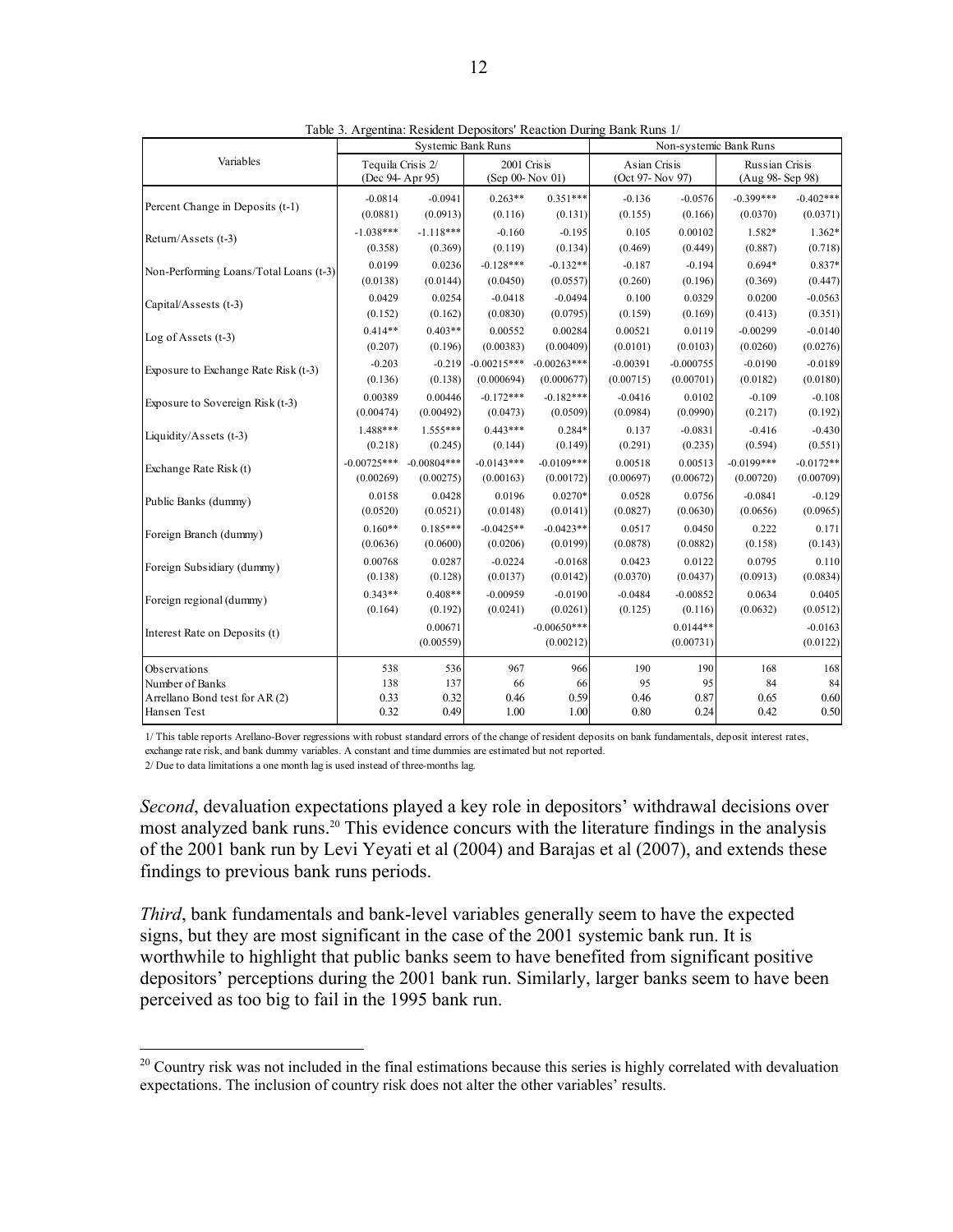Finally, the lag coefficient of the dependent variable being negative and statistically significant during the non-systemic 1998 bank run seems to indicate some level of overshooting on the adjustment on bank deposits even during the bank run period (e.g. capturing differences in interest rates beyond the average control rates used). Instead, the lag coefficient of the dependent variable is positive and statistically significant during systemic 2001 bank run. This could reflect the longer nature of the episode, and the fact that concerns about the sustainability of the currency board grew over time.

#### **Uruguay**

Table 4 presents the results for Uruguay. Most of the coefficients related to bank fundamentals have the expected sign (or are statistically insignificant). Aggregate risks related to exchange rate risk appear to have been mayor common factors driving deposit withdrawals. As before, the lag coefficient of the dependent variable indicates some level of overshooting on the adjustment on bank deposits even after controlling for interest rates.

| Table 4. Uruguay: Resident Depositors' Reaction During 2002 Bank Run 1/ |                   | Without interest rate reaction   | Inc. interest rate reaction            |             |
|-------------------------------------------------------------------------|-------------------|----------------------------------|----------------------------------------|-------------|
|                                                                         |                   |                                  |                                        |             |
|                                                                         | Total<br>Deposits | FC Deposits<br>(Jan 02- July 02) | Total<br>Deposits<br>(Jan 02- June 02) | FC Deposits |
|                                                                         | $-0.399***$       | $-0.389***$                      | $-0.380***$                            |             |
| Percent Change in Deposits (t-1)                                        |                   |                                  |                                        | $-0.388***$ |
|                                                                         | (0.073)           | (0.069)                          | (0.071)                                | (0.063)     |
| Return/Assets (t-3)                                                     | $0.214**$         | 0.118                            | $0.208*$                               | 0.117       |
|                                                                         | (0.105)           | (0.103)                          | (0.107)                                | (0.102)     |
| Non-Performing Loans/Total Loans (FD, t-3)                              | $-0.608+$         | $-0.629+$                        | $-0.498$                               | $-0.607$    |
|                                                                         | (0.388)           | (0.422)                          | (0.430)                                | (0.463)     |
| Capital/Assests (t-3)                                                   | 0.056             | 0.188                            | $-0.003$                               | 0.114       |
|                                                                         | (0.221)           | (0.230)                          | (0.206)                                | (0.223)     |
| Log of Assets $(t-3)$                                                   | 1.200             | 1.127                            | 0.856                                  | 0.596       |
|                                                                         | (1.744)           | (1.795)                          | (1.711)                                | (1.820)     |
| Exposure to Sovereign Risk $(t-3)$                                      | 0.255             | 0.187                            | 0.231                                  | 0.248       |
|                                                                         | (0.437)           | (0.516)                          | (0.455)                                | (0.541)     |
|                                                                         | 0.164             | $0.188+$                         | 0.154                                  | 0.152       |
| Exposure to Exchange Rate Risk (t-3)                                    | (0.121)           | (0.129)                          | (0.130)                                | (0.135)     |
|                                                                         | $-0.184+$         | $-0.173$                         | $-0.151$                               | $-0.151$    |
| Liquidity/Assets (t-3)                                                  | (0.113)           | (0.123)                          | (0.105)                                | (0.112)     |
|                                                                         | 0.010             | $0.016*$                         | 0.012                                  | $0.019+$    |
| Sovereign Risk (t)                                                      | (0.009)           | (0.009)                          | (0.010)                                | (0.012)     |
|                                                                         | $-0.665**$        | $-0.854**$                       | $-0.707**$                             | $-0.921**$  |
| Exchange Rate Risk (t)                                                  | (0.303)           | (0.333)                          | (0.332)                                | (0.408)     |
|                                                                         | 0.003             | 0.013                            | 0.027                                  | 0.028       |
| Public Banks (dummy)                                                    | (0.046)           | (0.048)                          | (0.049)                                | (0.049)     |
|                                                                         | $-0.010$          | 0.010                            | 0.013                                  | 0.026       |
| Foreign Branch (dummy)                                                  | (0.043)           | (0.044)                          | (0.044)                                | (0.042)     |
|                                                                         |                   |                                  |                                        |             |
| Foreign Subsidiary (dummy)                                              | $-0.028$          | $-0.025$                         | $-0.014$                               | $-0.012$    |
|                                                                         | (0.033)           | (0.031)                          | (0.040)                                | (0.039)     |
| Foreign regional (dummy)                                                | $-0.060*$         | $-0.046$                         | $-0.038$                               | $-0.037$    |
|                                                                         | (0.035)           | (0.038)                          | (0.041)                                | (0.040)     |
| Interest Rate on Deposits (t)                                           | .                 | .                                | 0.080                                  | 0.113       |
|                                                                         | .                 | .                                | (0.258)                                | (0.254)     |
| Observations                                                            | 114               | 114                              | 114                                    | 114         |
| Number of Banks                                                         | 19<br>0.37        | 19                               | 19                                     | 19          |
| Arrellano Bond test for AR(2)                                           |                   | 0.40                             | 0.50<br>1.00                           | 0.47        |
| Hansen Test                                                             | 1.00              | 1.00                             |                                        | 1.00        |

1/ This table reports Arellano-Bover regressions with robust standard errors of the percentage change of resident deposits on bank fundamentals, deposit interest rates, exchange rate risk, and bank dummy variables. A constant is estimated but not reported. Standard errors are in brackets. +, \*, \*\*, \*\*\* mean significance at 15, 10, 5 and 1% respectively. For more description of the data see Appendix Table 1.D.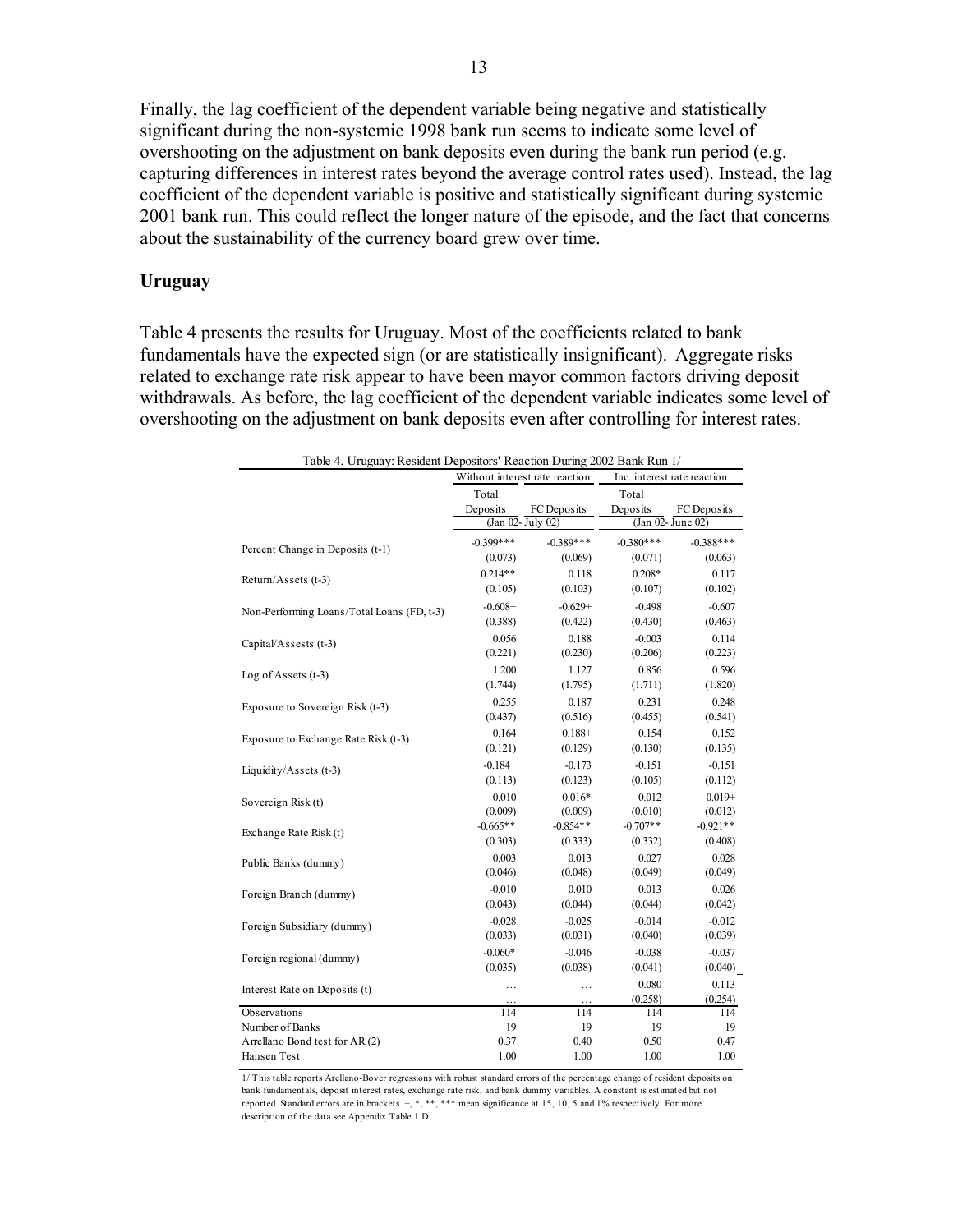The results suggest that, after controlling for banks' fundamentals, there is no safe haven perception vis-a-vis foreign banks. The estimated coefficients for these banks are statistically insignificant, both for branches and subsidiaries.<sup>21</sup> Coupled with the unconditional evidence presented in Figure 2, these results suggest that the larger withdrawals faced by foreign subsidiaries (relative to domestic private banks) can be explained by weaker fundamentals. Foreign branches, on the other hand, show similar performance relative to domestic private banks, both unconditionally and controlling for fundamentals.

#### **IV. CONCLUSIONS**

Our analysis indicates that, while there is a commonly held view that depositors often 'fly to (foreign bank) quality' in times of domestic financial distress, this is not the case in all domestic crises, including after controlling for bank fundamentals and interest rate responses. In fact, we find that only in one out of the five cases studied (Argentina, 1995), there is evidence of safe haven perceptions, and only towards foreign branches, while in one other episode (Argentina, 2001) foreign branches actually faced larger deposit withdrawals. Foreign subsidiaries do not appear to have been perceived differently in any of the cases either. Overall, the results suggest that favoring the entry of foreign branches over foreign subsidiaries may not be warranted from a safe haven perspective only.

1

<sup>&</sup>lt;sup>21</sup> Although subsidiaries have consistently negative values while branches have consistently positive values.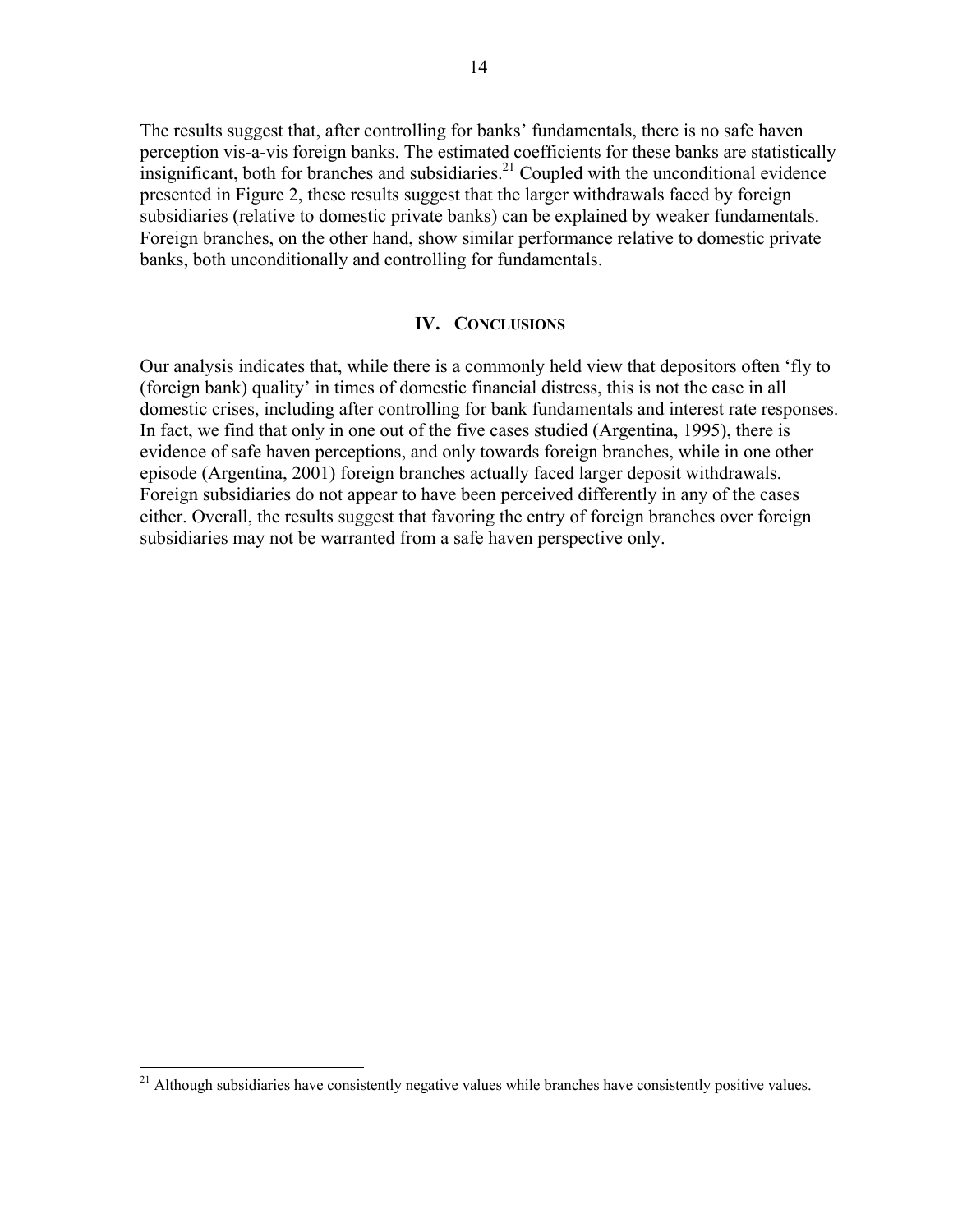#### **References**

- Barajas, A., Basco, E,, Juan-Ramón, V., and Quarracino, C., 2007, "Banks During the Argentine Crisis: Were They All Hurt Equally? Did They All Behave Equally?" IMF Staff Papers, Vol. 54, No. 4, pp. 621-62
- Cerutti, E., Dell'Ariccia, G., and Martinez Peria, M., 2007, "How Banks go Abroad: Branches or Subsidiaries?" *Journal of Banking and Finance*, Vol. 31, No. 6, pp. 1669-692.
- Cetorelli, N., and L. S. Goldberg, 2012, "Liquidity Management of US Global Banks: Internal Capital Markets in the Great Recession," *Journal of International Economics*, Vol. 88, pp 299-311.
- Claessens, S., and N. Van Horen, 2013, "Impact of Foreign Banks," *The Journal of Financial Perspectives*, Volume 1 – Issue 1.
- de Haas, R., and I. van Lelyveld, 2006, "Foreign Banks and Credit Stability in Central and Eastern Europe. A Panel Data Analysis," *Journal of Banking and Finance*, Vol. 30 No. 7, pp. 1927-952.
- –––––, 2010, "Internal Capital Markets and Lending by Multinational Bank Subsidiaries," *Journal of Financial Intermediation*, Vol. 19, pp. 1-25.
- Detragiache, E., and G. Poonam, 2004, "Foreign Banks in Emerging Market Crises: Evidence from Malaysia," IMF Working Paper No. WP/04/129
- Goday, V., B. Gruss, and J. Ponce, 2005, "Depositors' Discipline in Uruguayan Banks," Banco Central del Uruguay, Documento de Trabajo No 003-2005.
- Krafta, E., and T. Galac, 2007, "Deposit Interest Rates, Asset Risk and Bank Failure in Croatia," *Journal of Financial Stability*, Vol. 2, No. 4, pp. 312-36.
- Levy-Yeyati, E., M. Martinez Peria, and S. Schmukler, 2004, "Market Discipline under Systemic Risk: Evidence from Bank Runs in Emerging Economies," World Bank Policy Research Working Paper No. 3440
- Martinez-Peria, S., and S. Schmukler, 2001, "Do Depositors Punish Banks for 'Bad' Behavior? Market Discipline, Deposit Insurance, and Banking Crises," *Journal of Finance*, Vol. 56, No. 3, pp. 1029-051.
- McCandless, G., M. Gabrielli, and M. Rouillet, 2003, "Determining the Causes of Bank Runs in Argentina During the Crisis of 2001," Revista de Análisis Económico, Vol. 18, pp. 87-102.
- Peek, J., and E. Rosengren, 2000, "Implications of the Globalization of the Banking Sector: the Latin American Experience," Federal Reserve Bank of Boston New England Economic Review, pp. 45-62.
- Roodman, D., 2007, "How to Do xtabond2: An Introduction to "Difference" and "System" GMM in Stata," Working Papers 103, Center for Global Development.
- Vazquez , F., M. Arena, and C. Reinhart, 2007, "The Lending Channel in Emerging Economies: Are Foreign Banks Different?," IMF Working Papers 07/48, International Monetary Fund.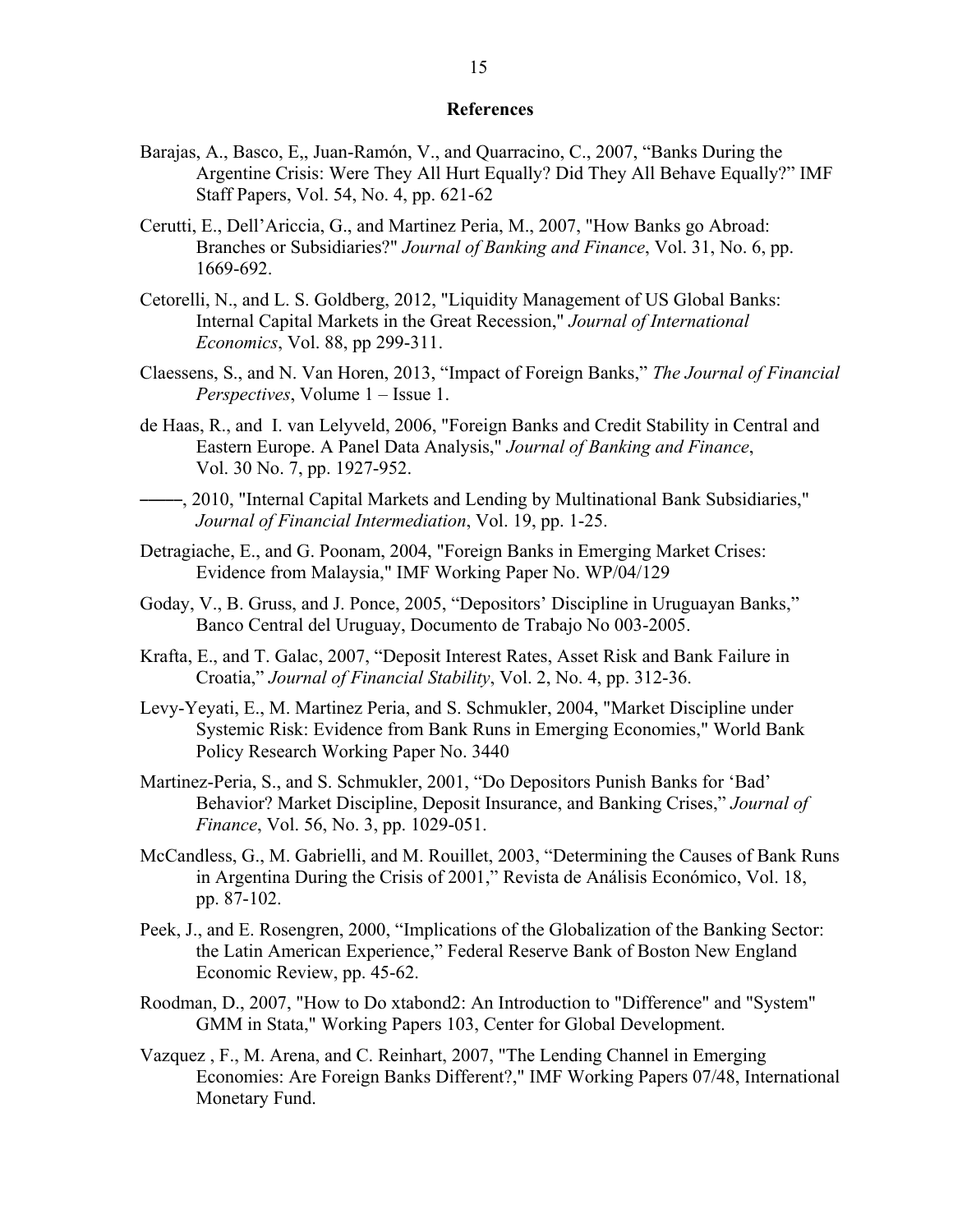

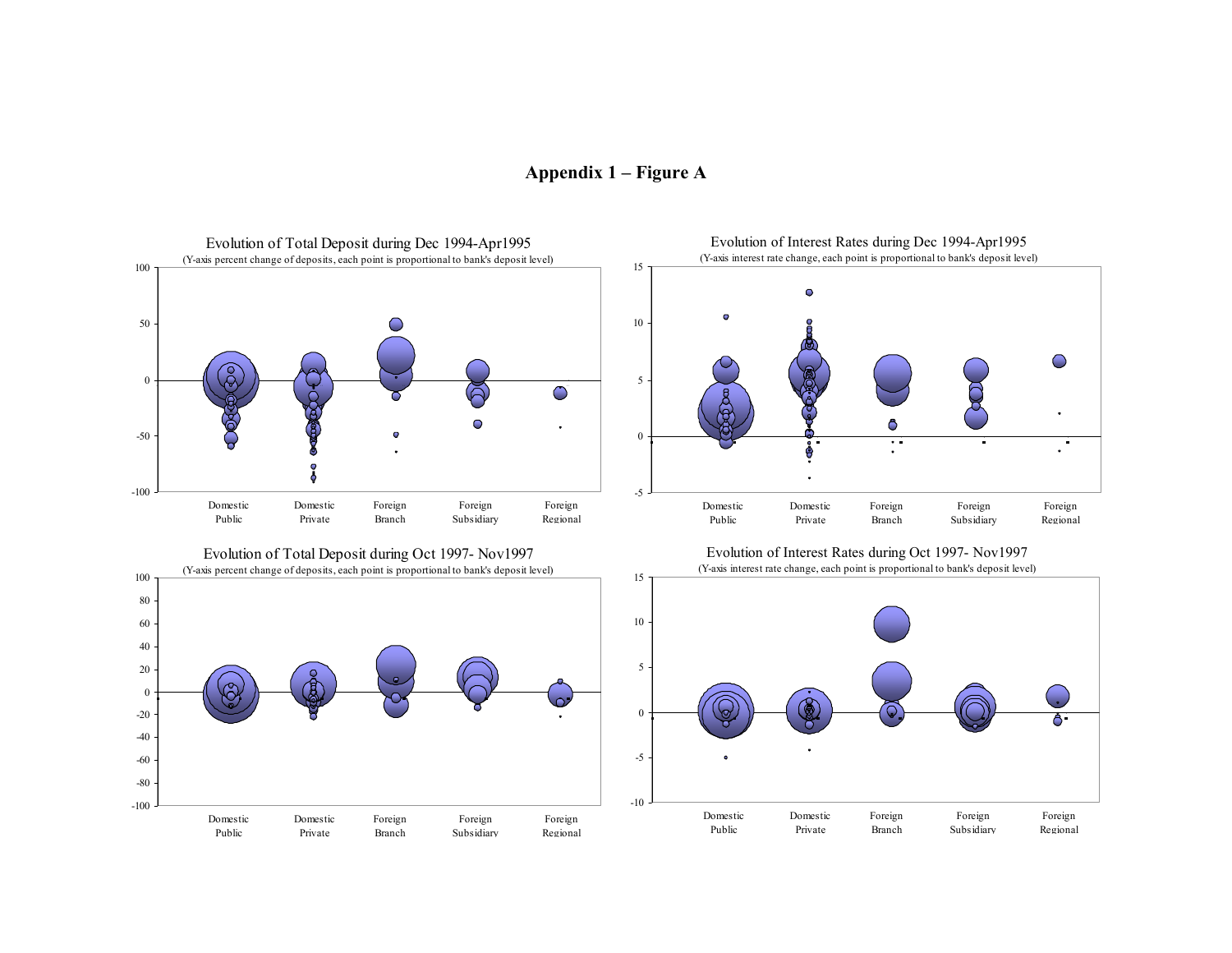Evolution of Interest Rates during Aug 1998- Sep1998 Evolution of Total Deposits during Aug 1998- Sep1998 (Y-axis change in interest rate, each point is proportional to bank's deposit level) (Y-axis percent change of deposits, each point is proportional to bank's deposit level) 15105 Q





100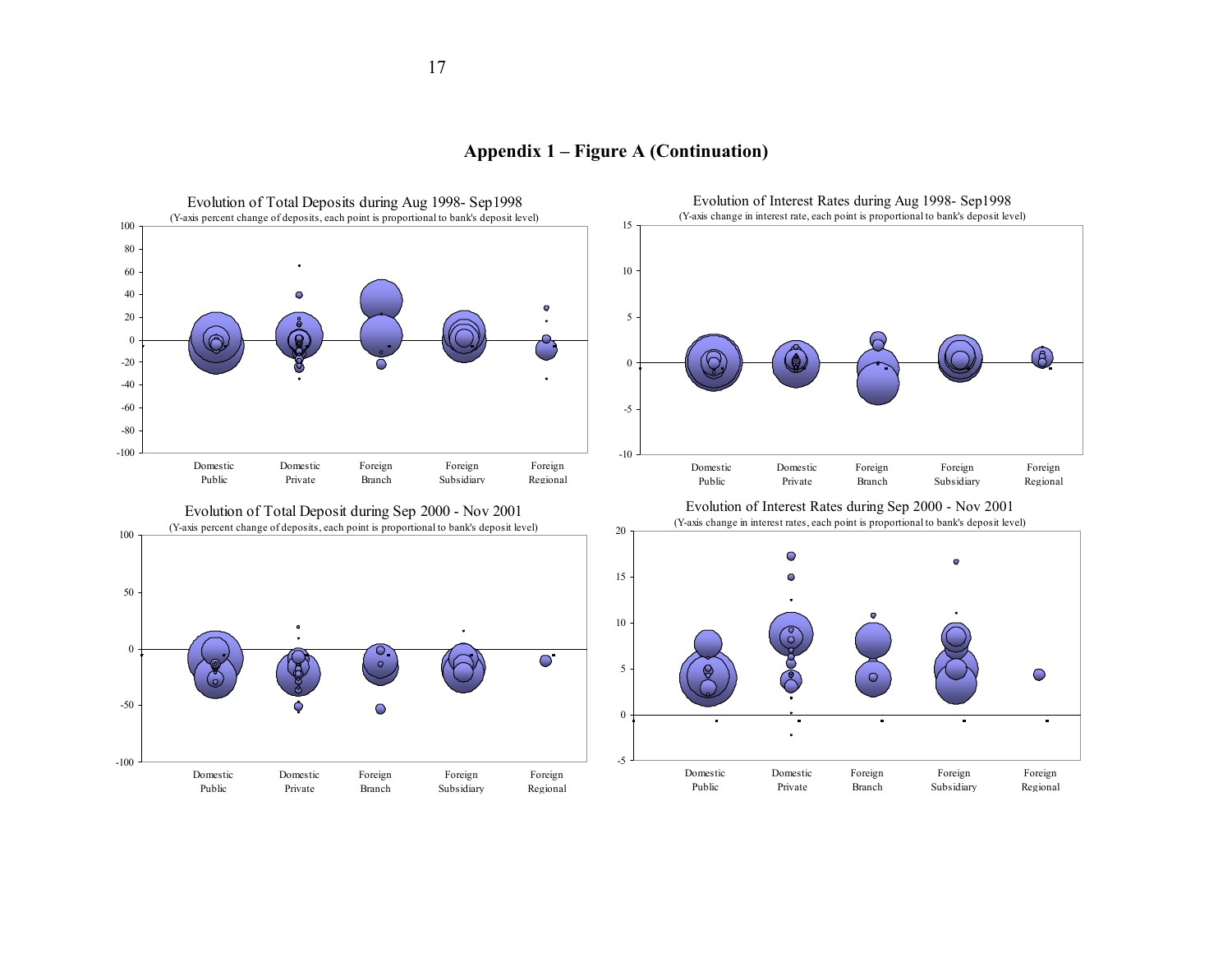



**Evolution of Non-Resident Deposits during 2002 Bank Run** 

(Y-axis precent change of deposits, point size proportional to bank's deposits)



**Evolution of FC Non-resident Deposits during 2002 Crisis**

(Y-axis precent change of deposits, point size proportional to bank's deposits)

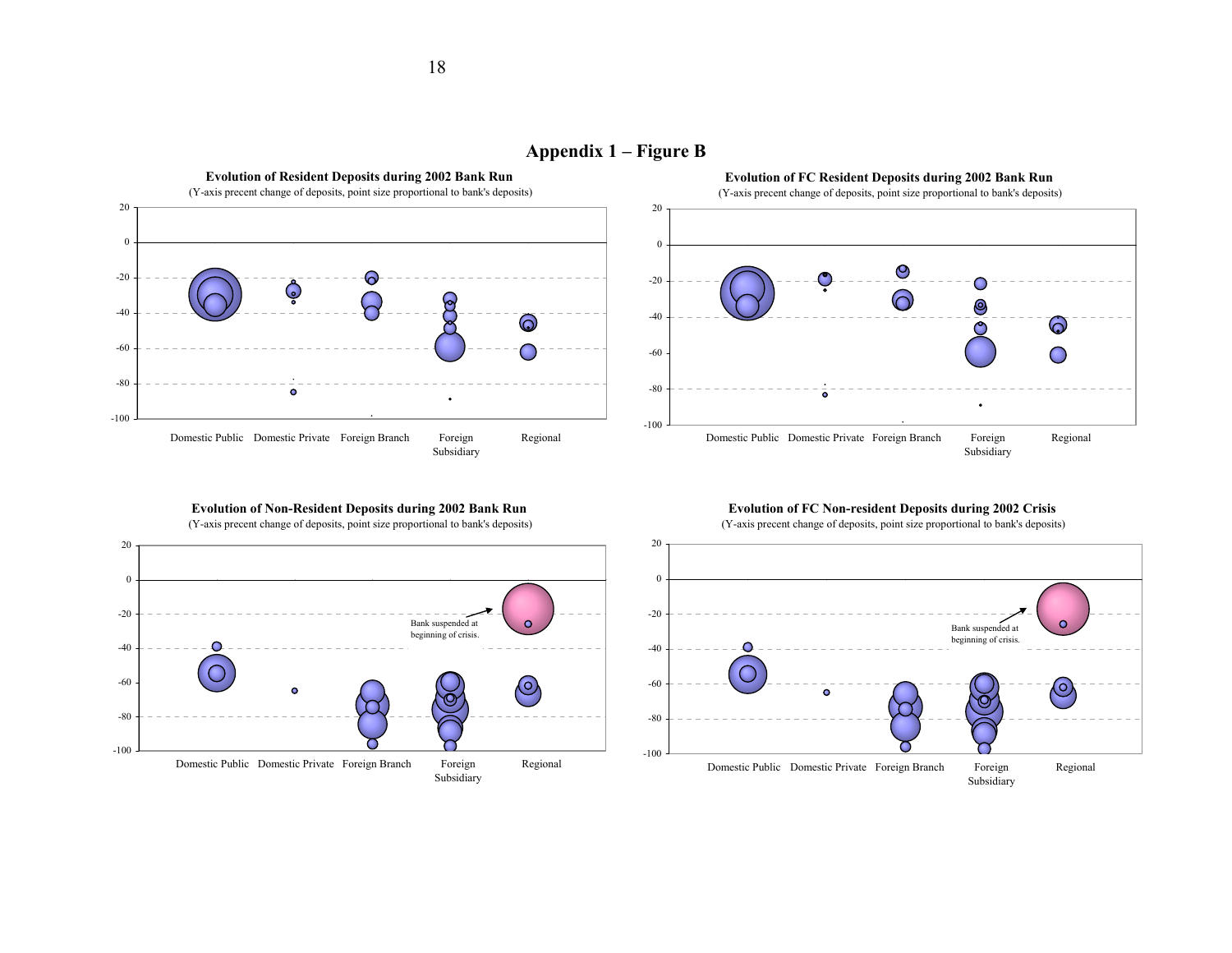| Variable                             | <b>Source</b>                               | Appendix 1-Table A. Argentina. Data description<br><b>Description</b>                                                                                                      |
|--------------------------------------|---------------------------------------------|----------------------------------------------------------------------------------------------------------------------------------------------------------------------------|
| <b>Bank-level series</b>             |                                             |                                                                                                                                                                            |
| Resident deposits                    | Central Bank of<br>Argentina (BCRA)         | Private non-financial sector deposits by residents (sight, saving and time<br>deposits).                                                                                   |
| Liquidity                            | <b>BCRA</b>                                 | Liquid assets over total assets                                                                                                                                            |
| Interest rate on<br>deposits         | <b>BCRA</b>                                 | Weighted average of dollar and pesos implicit interest rate. Implicit interest<br>rates in each currency are calculated as charges for deposits over stock of<br>deposits. |
| Return on Assets                     | <b>BCRA</b>                                 | Net income over total assets.                                                                                                                                              |
| Non-Performing Loans                 | <b>BCRA</b>                                 | Non-performing loans over total loans.                                                                                                                                     |
| Capital                              | <b>BCRA</b>                                 | Equity over total assets.                                                                                                                                                  |
| Exposure to exchange<br>rate Risk    | <b>BCRA</b>                                 | Loans in US dollars over equity [same definition as Levy-Yeyati et al<br>$(2007)$ ].                                                                                       |
| <b>Exposure to Sovereign</b><br>Risk | <b>BCRA</b>                                 | Bonds of- and loans to the government, as a share of bank's total assets                                                                                                   |
| Log of Assets                        | <b>BCRA</b>                                 | Natural logarithm of Banks assets (measure of banks' size)                                                                                                                 |
| Domestic Public<br>Dummy             | Bankscope,<br>Bankers' Almanac,<br>and BCRA | Domestic state-owned (majority) bank.                                                                                                                                      |
| Domestic Private<br>Dummy            | Bankscope,<br>Bankers' Almanac,<br>and BCRA | Bank controlled by private domestic shareholders.                                                                                                                          |
| Foreign Subsidiary<br>dummy          | Bankscope and<br>Bankers' Almanac           | Subsidiary controlled by foreign shareholders from outside Latin America.                                                                                                  |
| Foreign Branch<br>dummy              | Bankscope and<br>Bankers' Almanac           | Bank branch from a foreign bank incorporated outside Latin America                                                                                                         |
| Regional dummy                       | Bankscope and<br>Bankers' Almanac           | Foreign bank (subsidiary or branch) controlled by shareholders from Latin<br>America.                                                                                      |
| Size                                 | <b>BCRA</b>                                 | Log of total bank assets.                                                                                                                                                  |
| <b>Macro series</b>                  |                                             |                                                                                                                                                                            |
| Exchange rate risk                   | <b>BCRA</b>                                 | Difference between average domestic currency and foreign currency<br>deposit rates (for time deposits).                                                                    |
| Sovereign Spread                     | JP Morgan                                   | Spreads on Argentine sovereign bonds over comparable US bonds (EMBI<br>$+)$                                                                                                |

|  |  |  |  |  |  |  | Appendix 1-Table A. Argentina. Data description |
|--|--|--|--|--|--|--|-------------------------------------------------|
|--|--|--|--|--|--|--|-------------------------------------------------|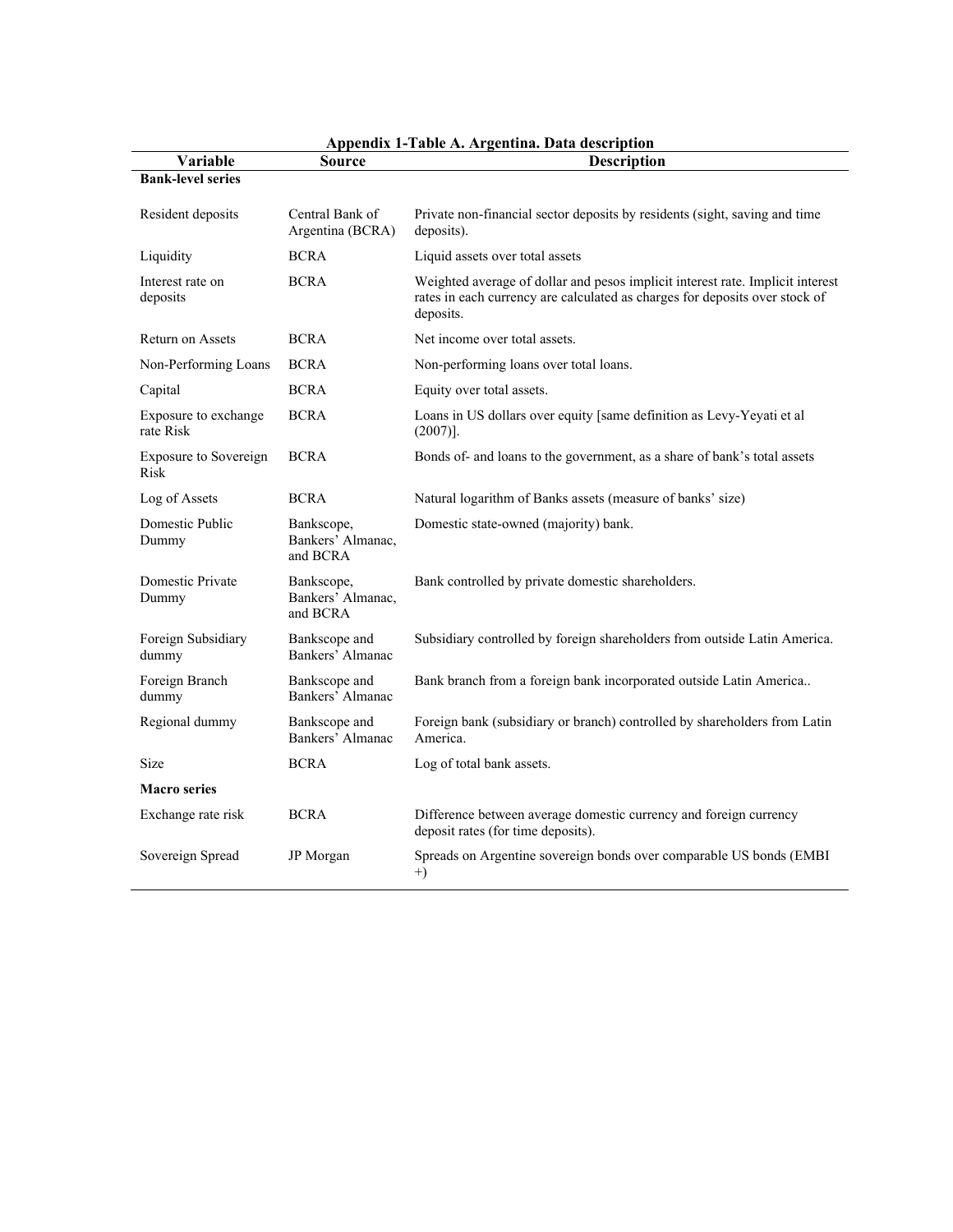| Variable                            | <b>Source</b>                    | Appendix 1-1 abie B. Uruguay. Data description<br><b>Description</b>                                                                       |
|-------------------------------------|----------------------------------|--------------------------------------------------------------------------------------------------------------------------------------------|
| <b>Bank-level series</b>            |                                  |                                                                                                                                            |
| Dollar deposits                     | Central Bank of<br>Uruguay (BCU) | Private non-financial sector dollar-denominated deposits (sight, saving and<br>time deposits).                                             |
| Peso Deposits                       | <b>BCU</b>                       | Private non-financial sector peso-denominated deposits (sight, saving and<br>time deposits).                                               |
| Liquidity                           | <b>BCU</b>                       | Liquid assets plus government bonds over total assets                                                                                      |
| Interest rate on dollar<br>deposits | <b>BCU</b>                       | Implicit interest rate: Charges on dollar time deposits over average monthly<br>stock of dollar time deposits.                             |
| Interest rate on peso<br>deposits   | <b>BCU</b>                       | Implicit interest rate: Charges on peso deposits over average monthly stock<br>of peso time deposits.                                      |
| Non-Performing Loans                | BCU                              | Non-performing loans over total loans.                                                                                                     |
| Capital                             | BCU                              | Equity over total assets.                                                                                                                  |
| Return on Assets                    | BCU                              | Net income over total assets.                                                                                                              |
| Return on Equity                    | <b>BCU</b>                       | Net income over equity.                                                                                                                    |
| Non-resident exposure               | <b>BCU</b>                       | Non-residents deposits over total deposits.                                                                                                |
| Foreign exchange<br>exposure        | <b>BCU</b>                       | Dollar loans over total assets.                                                                                                            |
| Sovereign Risk<br>exposure          | <b>BCU</b>                       | Bonds of- and loans to the government, as a share of bank's total assets                                                                   |
| Domestic Public<br>Dummy            | Bank's Almanac<br>and BCU        | Domestic state-owned (majority) bank.                                                                                                      |
| Domestic Private<br>Dummy           | Bank's Almanac<br>and BCU        | Bank or cooperative with private domestic share majority holder.                                                                           |
| Foreign Subsidiary<br>dummy         | Bank's Almanac<br>and BCU        | Foreign bank subsidiary.                                                                                                                   |
| Foreign Branch<br>dummy             | Bank's Almanac<br>and BCU        | Foreign bank branch.                                                                                                                       |
| Regional dummy                      | Bank's Almanac<br>and BCU        | Foreign (public or private) bank with majority of regional capital.                                                                        |
| <b>Size</b>                         | <b>BCU</b>                       | Log of total bank assets.                                                                                                                  |
| <b>Macro series</b>                 |                                  |                                                                                                                                            |
| Exchange rate risk                  | <b>BCU</b>                       | [Difference between average local currency and foreign currency deposit<br>rate (for time deposits with maturity between 1 and 6 months).] |
| Sovereign Spread                    | República AFAP<br>(Uruguay)      | Uruguayan Bond Index (UBI): Spread between Uruguayan bond yield and<br>benchmark U.S. bond.                                                |

**Appendix 1-Table B. Uruguay. Data description**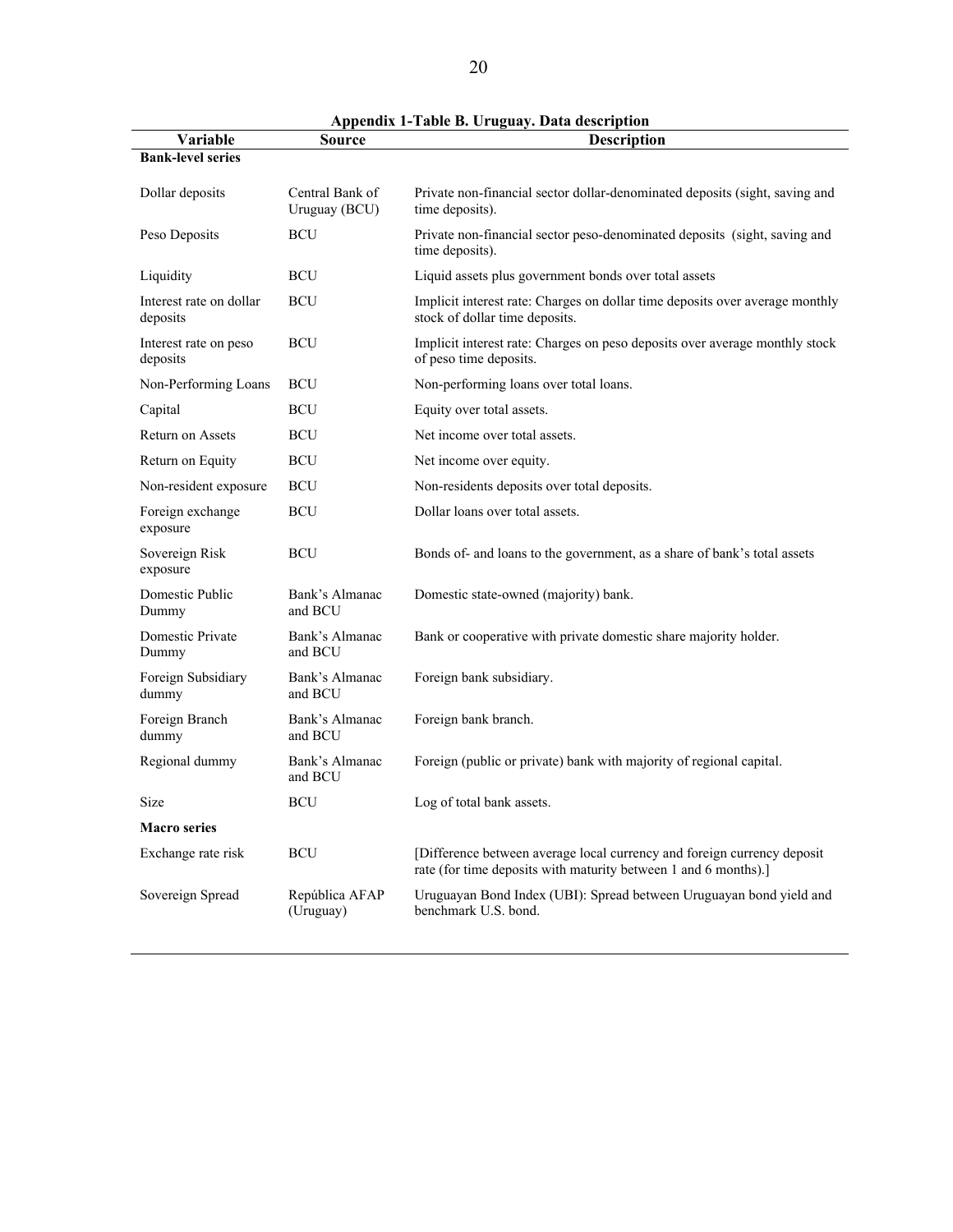| Tequila Crisis (Dec 94 - Apr 95)       | Obs        | Mean         | Std. Dev.    | Min          | Max          |
|----------------------------------------|------------|--------------|--------------|--------------|--------------|
| Change in Deposits                     | 684        | $-0.08$      | 0.17         | $-0.75$      | 2.08         |
| Liquidity                              | 684        | 0.10         | 0.06         | 0.00         | 0.39         |
| Return on Assets                       | 676        | $-0.01$      | 0.04         | $-0.26$      | 0.10         |
| Capital                                | 684        | 0.17         | 0.09         | $-0.09$      | 0.76         |
| Log of Assets                          | 684        | 12.21        | 1.37         | 8.69         | 16.38        |
| Exposure to Sovereign Risk             | 684        | 0.33         | 0.13         | 0.04         | 0.79         |
| Exposure to Exchange Rate Risk         | 684        | 2.65         | 1.78         | $-12.96$     | 8.56         |
| Non-Performing Loans                   | 684        | 0.16         | 0.15         | 0.00         | 0.92         |
| Interest Rate on Deposits              | 677        | 9.53         | 3.60         | 0.81         | 26.88        |
| Exchange Rate Risk                     | 684        | 5.92         | 2.36         | 3.41         | 9.47         |
| Public Banks                           | 684        | 0.18         | 0.39         | 0.00         | 1.00         |
| Foreign Branch                         | 684        | 0.02         | 0.15         | 0.00         | 1.00         |
| Foreign Subsidiary                     | 684        | 0.07         | 0.25         | 0.00         | 1.00         |
| Foreign regional                       | 684        | 0.05         | 0.22         | 0.00         | 1.00         |
| Asian Crisis (Oct 97 - Nov 97)         | Obs        | Mean         | Std. Dev.    | Min          | Max          |
| Change in Deposits                     | 192        | 0.00         | 0.07         | $-0.23$      | 0.32         |
| Liquidity                              | 192        | 0.08         | 0.04         | 0.00         | 0.22         |
| Return on Assets                       | 190        | 0.00         | 0.04         | $-0.15$      | 0.24         |
| Capital                                | 192        | 0.13         | 0.10         | $-0.02$      | 0.54         |
| Log of Assets                          | 192        | 12.86        | 1.46         | 9.77         | 16.53        |
| Exposure to Sovereign Risk             | 192        | 0.44         | 0.18         | 0.05         | 0.96         |
| Exposure to Exchange Rate Risk         | 192        | 2.50         | 1.85         | $-7.65$      | 8.25         |
| Non-Performing Loans                   | 192        | 0.13         | 0.13         | 0.00         | 0.77         |
| Interest Rate on Deposits              | 192        | 5.76         | 2.24         | 0.65         | 16.16        |
| Exchange Rate Risk                     | 192        | 1.61         | 0.78         | 0.83         | 2.38         |
| <b>Public Banks</b>                    | 192        | 0.17         | 0.37         | 0.00         | 1.00         |
| Foreign Branch                         | 192        | 0.05         | 0.22         | 0.00         | 1.00         |
| Foreign Subsidiary                     | 192        | 0.09         | 0.29         | 0.00         | 1.00         |
| Foreign regional                       | 192        | 0.15         | 0.35         | 0.00         | 1.00         |
|                                        |            |              |              |              |              |
|                                        | Obs        | Mean         | Std. Dev.    | Min          | Max          |
| Russian Crisis (Aug 98 - Sep 98)       | 168        | $-0.01$      | 0.10         | $-0.46$      | 0.51         |
| Change in Deposits<br>Liquidity        | 168        | 0.08         | 0.05         | 0.00         | 0.24         |
| Return on Assets                       | 168        | 0.00         | 0.03         | $-0.27$      | 0.13         |
| Capital                                | 168        | 0.13         | 0.10         | 0.02         | 0.51         |
| Log of Assets                          | 168        | 13.05        | 1.57         | 9.85         | 16.69        |
| Exposure to Sovereign Risk             | 168        | 0.45         | 0.19         | 0.07         | 0.94         |
| Exposure to Exchange Rate Risk         | 168        | 2.59         | 1.72         | 0.03         | 10.10        |
| Non-Performing Loans                   | 168        | 0.12         | 0.12         | 0.00         | 0.81         |
| Interest Rate on Deposits              | 168        | 5.75         | 1.98         | 0.44         | 11.10        |
| Exchange Rate Risk                     | 168        | 1.82         | 0.75         | 1.07         | 2.56         |
| <b>Public Banks</b>                    | 168        | 0.18         | 0.38         | 0.00         | 1.00         |
| Foreign Branch                         | 168        | 0.07         | 0.26         | 0.00         | 1.00         |
| Foreign Subsidiary                     | 168        | 0.08         | 0.28         | 0.00         | 1.00         |
| Foreign regional                       | 168        | 0.14         | 0.34         | 0.00         | 1.00         |
| 2001 Crisis (Sep 00 - Nov 01)          | Obs        | Mean         | Std. Dev.    | Min          | Max          |
| Change in Deposits                     | 967        | $-0.02$      | 0.12         | $-1.00$      | 1.39         |
| Liquidity                              | 967        | 0.08         | 0.05         | 0.00         | 0.26         |
| Return on Assets                       | 967        | 0.00         | 0.04         | $-0.34$      | 0.12         |
| Capital                                | 967        | 0.14         | 0.10         | 0.00         | 0.65         |
| Log of Assets                          | 967        | 13.26        | 1.70         | 10.06        | 16.74        |
| Exposure to Sovereign Risk             | 967        | 0.43         | 0.16         | 0.10         | 1.00         |
| Exposure to Exchange Rate Risk         | 967        | 2.41         | 4.68         | $-82.54$     | 23.95        |
| Non-Performing Loans                   | 967        | 0.14         | 0.11         | 0.00         | 0.78         |
| Interest Rate on Deposits              | 966        | 8.36         | 3.48         | 0.59         | 28.93        |
| Exchange Rate Risk                     | 967        | 5.60         | 4.96         | 0.40         | 18.22        |
| Public Banks                           | 967        | 0.17         | 0.38         | 0.00         | 1.00         |
| Foreign Branch                         | 967        | 0.03         | 0.17         | $0.00\,$     | 1.00         |
| Foreign Subsidiary<br>Foreign regional | 967<br>967 | 0.12<br>0.16 | 0.33<br>0.37 | 0.00<br>0.00 | 1.00<br>1.00 |

**Appendix 1 - Table C - Summary Statistics**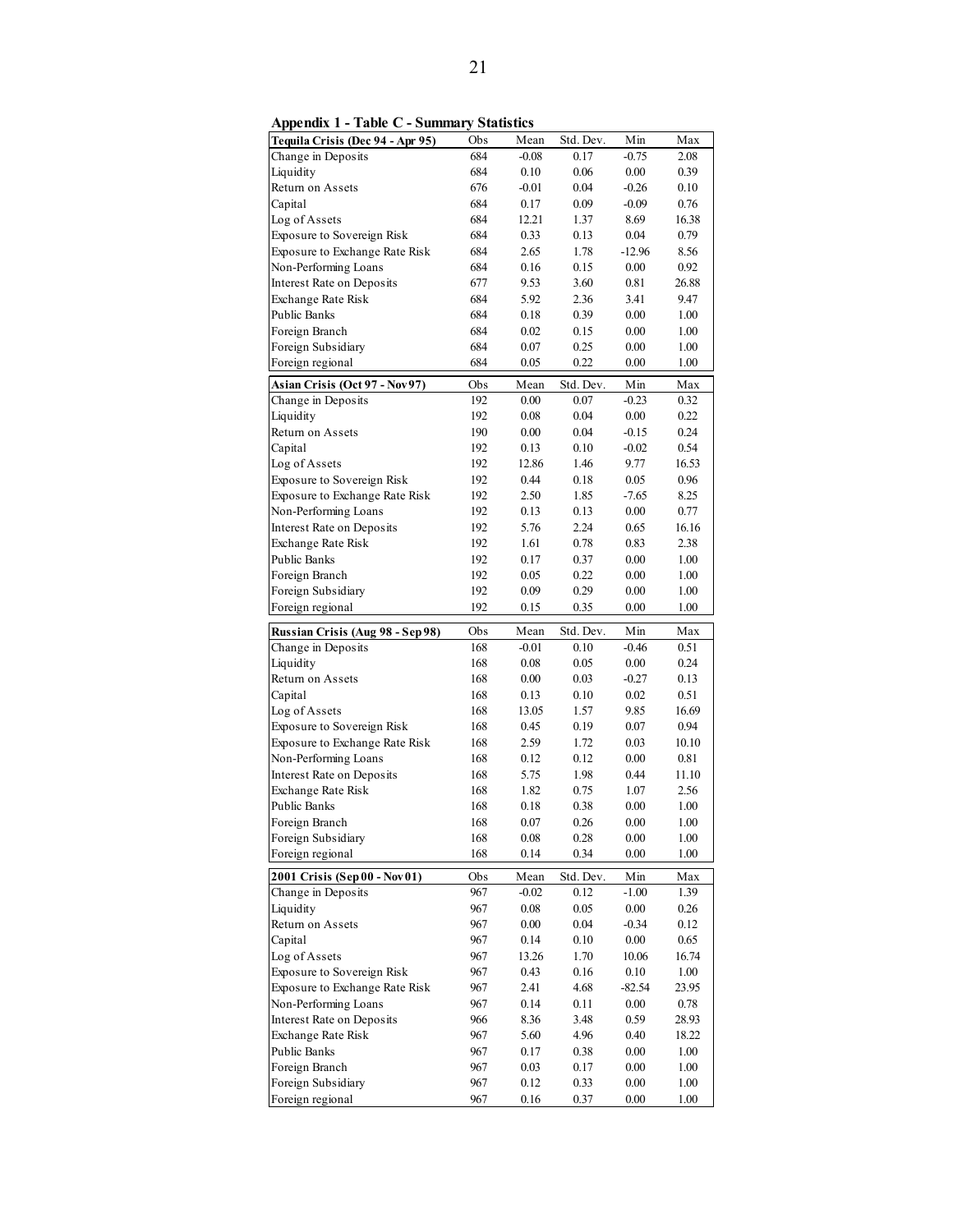**Appendix 1 - Table D - Summary Statistics**

| -rr<br>Uruguay (Jan-July 02)   | Obs | Mean    | Std. Dev. | Min     | Max  |
|--------------------------------|-----|---------|-----------|---------|------|
| Change in Deposits             | 114 | $-0.06$ | 0.10      | $-0.75$ | 0.12 |
| Change in Deposits (FC)        | 114 | $-0.05$ | 0.11      | $-0.80$ | 0.17 |
| Return on Assets               | 114 | $-0.04$ | 0.16      | $-1.61$ | 0.27 |
| Capital                        | 114 | 0.07    | 0.09      | $-0.68$ | 0.33 |
| Assets                         | 114 | 0.20    | 0.01      | 0.17    | 0.22 |
| Non-Performing Loans           | 114 | 0.19    | 0.12      | 0.05    | 0.52 |
| Exposure to Sovereign Risk     | 114 | 0.01    | 0.02      | 0.00    | 0.12 |
| Exposure to Exchange Rate Risk | 114 | 0.39    | 0.13      | 0.02    | 0.60 |
| Liquidity                      | 114 | 0.32    | 0.25      | 0.04    | 2.23 |
| Domestic Public                | 114 | 0.16    | 0.37      | 0.00    | 1.00 |
| Foreign Branch                 | 114 | 0.21    | 0.41      | 0.00    | 1.00 |
| Foreign Subsidiary             | 114 | 0.32    | 0.47      | 0.00    | 1.00 |
| Foreign Regional               | 114 | 0.16    | 0.37      | 0.00    | 1.00 |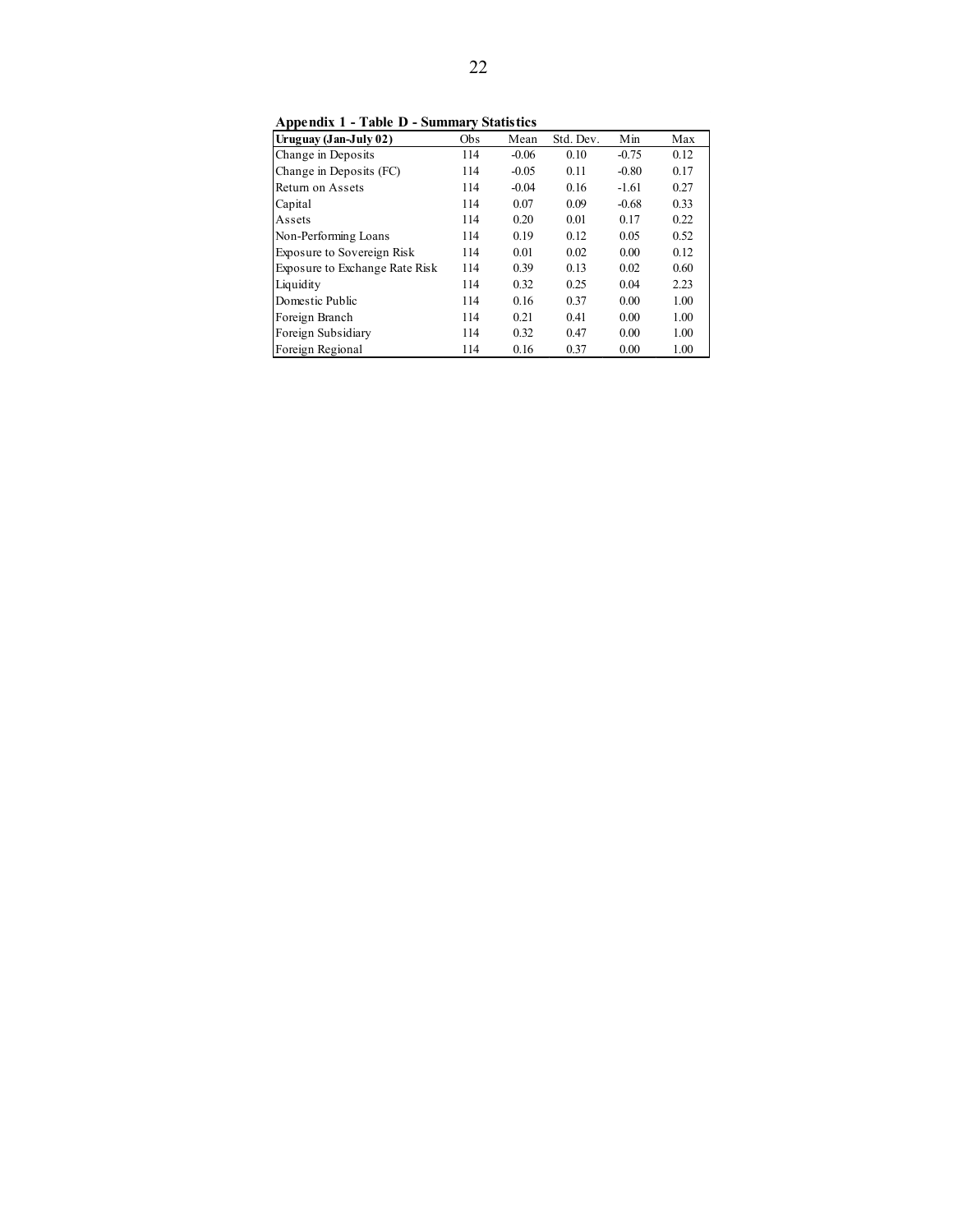#### **Appendix 2 - Argentina - Chronology of main events**

#### Dec 1994 — Apr 1995: Systemic Bank Run (Tequila Crisis)

On December 20th, 1994, Mexico devalued its currency. Investors and the public at large feared that a devaluation of Argentina's domestic currency would follow the Mexican devaluation. This sense of uncertainty was soon reinforced by the upcoming Argentine presidential elections of May 14th, 1995. Two phases can be identified: (i) depositors mostly ran on peso-denominated deposits during December 1994 and January 1995. Dollar-denominated deposits increased but not enough to compensate the important fall in peso-denominated deposits; (ii) both peso and dollar-denominated deposits decreased sharply during February to April 1995. Although 9 banks closed their doors (5 banks were suspended by the Central Bank and 4 were absorbed by other banks), they represented less than 1.60 percent of the total assets of the banking sector.

#### Oct 1997 — Nov 1997: Non-systemic Bank Run (Asian Crises)

Although the Asian crisis started in July 1997 after the currency devaluation implemented by Thailand, Malaysia, and Indonesia, the first consequence that can be observed in Argentina was after the First Attack on the Hong Kong dollar on October 23rd. Hong Kong had implemented a currency board similar to the Argentinean one, hence economic agents worried again about the sustainability of the Argentinean system. During this bank run, there was a fall in peso-deposit 5 percent, which was offset by a 9 percent increase in dollar denominated deposits. Hence, at the end of November 1997, dollar deposits represented 58 percent of total deposits. Two banks were suspended (and then revoked) by the Central Bank. Nevertheless, they represented less than a quarter percentage point of the total banking sector's assets.

#### Aug 1998 — Sep 1998: Non-systemic Bank Run (Russian Default)

Russia defaulted on its debt and devalued its currency on August 17th, 1998. This increased concern about the debt and currency sustainability of numerous emerging markets, including Argentina. The analysis of newspaper articles shows that economic agents were also worried about the fate of Brazil immediately after the Russian default. Agents were expecting more negative effects if a crisis started in Brazil, Argentina's main trading-partner. The fall in peso-denominated deposits was important, 10 percent, in only two months. Although the increase in dollar-denominated deposits was not enough to offset completely the drop in peso-denominated deposits, the decrease in total deposits was only 1 percentage point. During this peso-deposit bank run, the Central Bank suspended Mayo Coop Bank which had about 1 percent of the banking sector's assets. In terms of assets, this was the most important suspension during the bank-run episodes under study.

#### Sep 2000 — Nov 2001: Systemic Bank Run (End of Currency Board)

Before September 2000, there was some uncertainty regarding the sustainability of the currency board due to the government's weak fiscal performance and the long economic recession (the decline in the economic aggregate indicators started about late 1998). Nevertheless, an important additional ingredient was added at the end of September and biggining of October, that increased the levels of uncertainty even more. On October 6th, 2000, the vice-president (and head of one of the two main coalition parties in the government) resigned. Although this long period is not homogeneous, all bank-runs phases responded to the same sources of uncertainty throughout the period. This bank run can be sub-divided into five phases.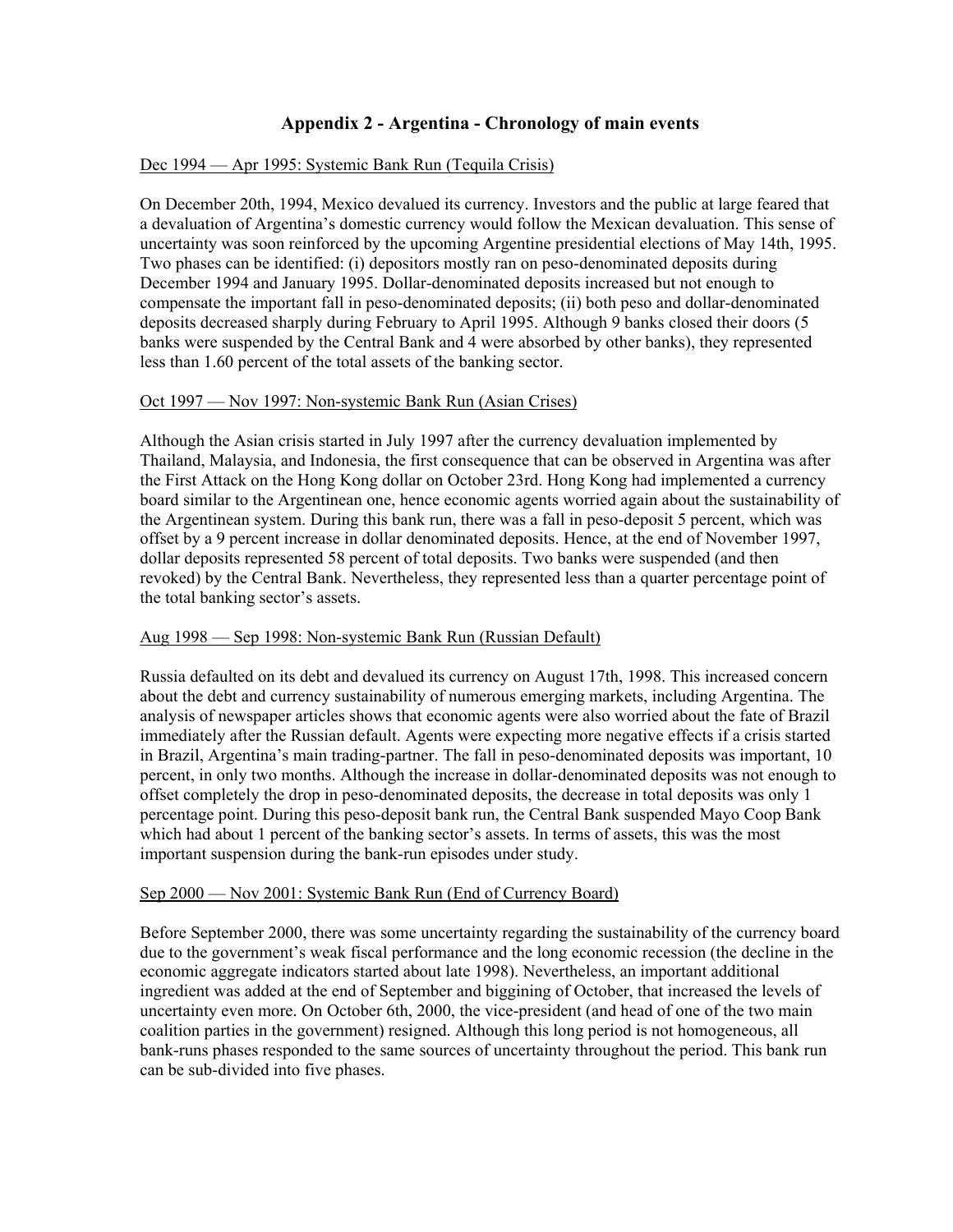Phase I — From September 2000 to February 2001: The vice-president's resignation together with the weak fiscal position of the government increased doubts about the continuity of the currency board. The level of uncertainty finally decreased after the government reached an agreement with the IMF on December 19th, 2000. The size of the international aid program was around 40 billion in total, with most parts conditional on the fulfillment of some fiscal goals and other conditions. All groups of banks by ownership, with the exception of the domestic private group, lost peso and dollar-denominated deposits from October to December. In particular foreign branches experienced the higher falls in deposits (3 percent). Deposits recovered in January and February with domestic public banks taking the lead. Nonetheless, this recovery period was not enough to offset the losses experienced by all groups of foreign banks. Three banks closed during this period, two of them were suspended by the Central Banks. They represented around 0.3 percent of the banking system assets.

Phase II — From March 2001 to May 2001: Even though, at the beginning, the agreement with the IMF was considered sturdy, the weak political base of the government and the crisis in Turkey (Turkey devalued its currency on February 22nd, 2001) triggered a new increased in uncertainty. Moreover, two Argentinean finance ministers resigned during March. Cavallo was named finance minister on March 20. The public in general welcomed Cavallo's appointment but some of his first measures produced some uncertainty e.g. the removal of the president of the Central Bank who was considered a strong supporter of the currency board, and of the idea of introducing the Euro within the currency board. The debt-swap program implemented by Cavallo during May was in some ways successful and it seemed to decrease the fiscal problems of the government. The banking sector lost around 5 percent of the deposits during March to April. There was a recovery in level of the banking sector deposits in May, but it was not enough to offset the drop in deposits during the previous months. In contrast to other bank groups, foreign branches lost deposits during May due to a big drop in peso-denominated deposits (8 percent) and a additional fall in dollar-denominated deposits (2 percent). Only one small foreign branch was suspended by the Central Bank during this period. It represented about 0.01 percent of the banking sector's assets.

Phase III — From June 2001 to August 2001: The ultimate modification of the Currency Board by the Congress on June 20 triggered a new increase in uncertainty and in devaluation expectations. The Congress approved the introduction of the Euro once the Euro and the US dollar reached parity (the value of the Euro was below the US dollar at that moment). This change in the Currency Board, although it did not have any immediate impact on the old rules, signaled to the public how easy it was to change the currency board rules. The introduction of many quasicurrencies also made public the severe fiscal problems of both the federal government and the provincial governments. The drop in the banking sector's deposits was very large: around 21 and 9 percent of peso and dollar denominated deposits. Public banks were the group most affected. They lost around 37 and 15 percent of their peso and dollar-denominated deposits respectively. The Central Bank suspended one coop bank during this period, which had only about 0.02 of the banking system assets.

Phase IV — From September 2001 to October 2001: A new agreement was reached with the IMF on August 26. This international support together with measures designed to reduce the fiscal deficit (including a 13 percent cut on public employees and retirees wages) seemed to have slightly decreased the uncertainty and devaluation expectations' levels. However, the political uncertainty did not decrease due to national elections and state governors' opposition to following the federal government fiscal adjustments.

On the aggregate, the banking sector gained deposits (2 percent) during these two months due to the 3.6 percent increase in dollar-denominated deposits. The variation in peso-denominated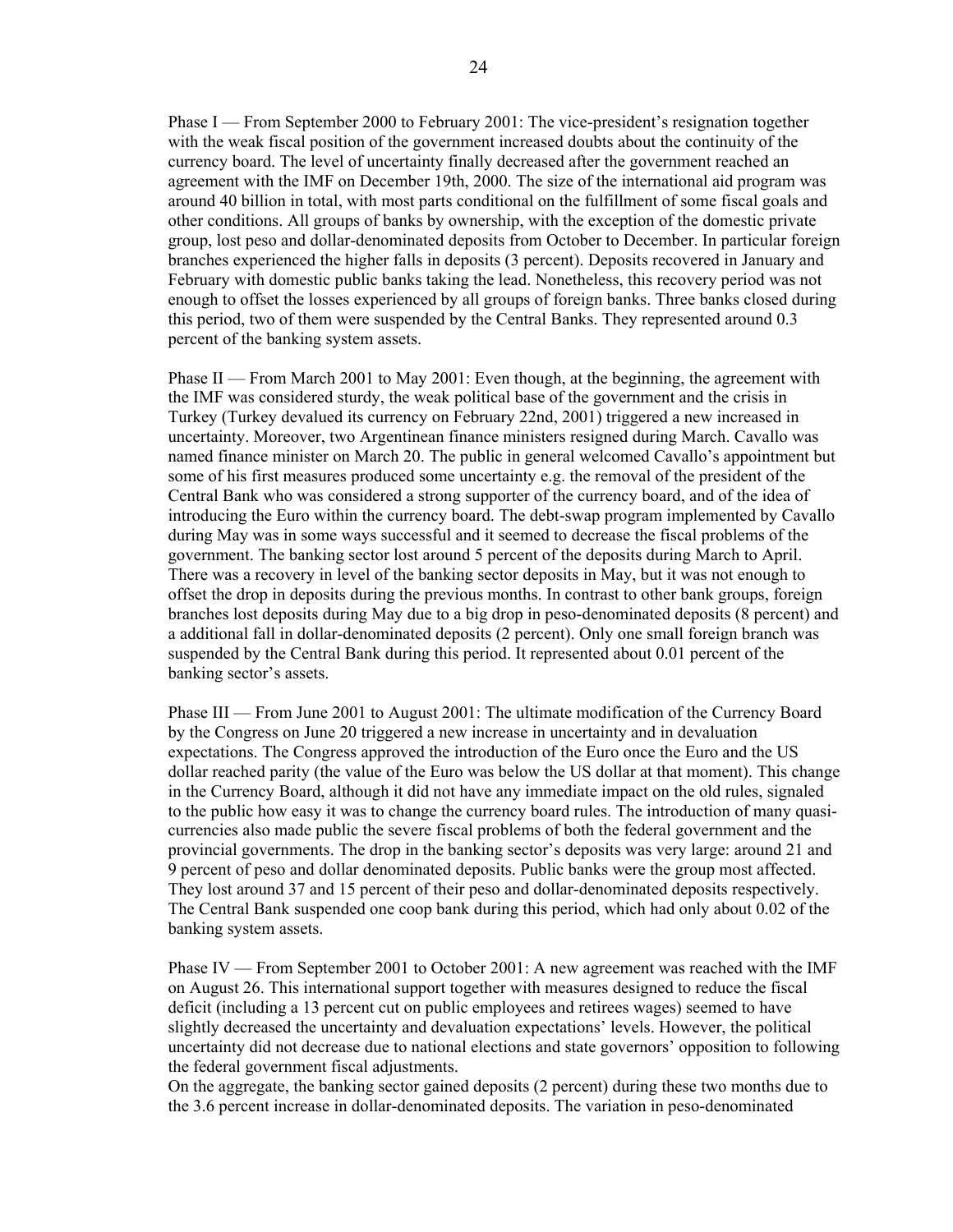deposits was negative (-3.7 percent). Foreign branches and foreign subsidiaries were the only groups that lost deposits, 8 percent and 2 percent, respectively. In contrast, public banks increased their level of deposits in both peso and dollar-denominated deposits. Only one bank, Chase Manhattan, closed its doors due to the previous merger of its parent bank with JP Morgan which also was present in Argentina.

Phase V — November 2001: The international organizations did not approve of the fiscal indicators presented by the government (i.e. they were below the goals previously established), and also they were not satisfied with the lack of progress in reaching an agreement between the federal and state governments. This closed the doors for international financial assistance. The levels of uncertainty and devaluation expectation increased exponentially. The drops in peso and dollar-denominated deposits were around 8 and 5 percent respectively. All bank groups suffered a fall in both types of deposits. Proportionally, domestic private banks were the group more affected in both peso and dollar-denominated deposits.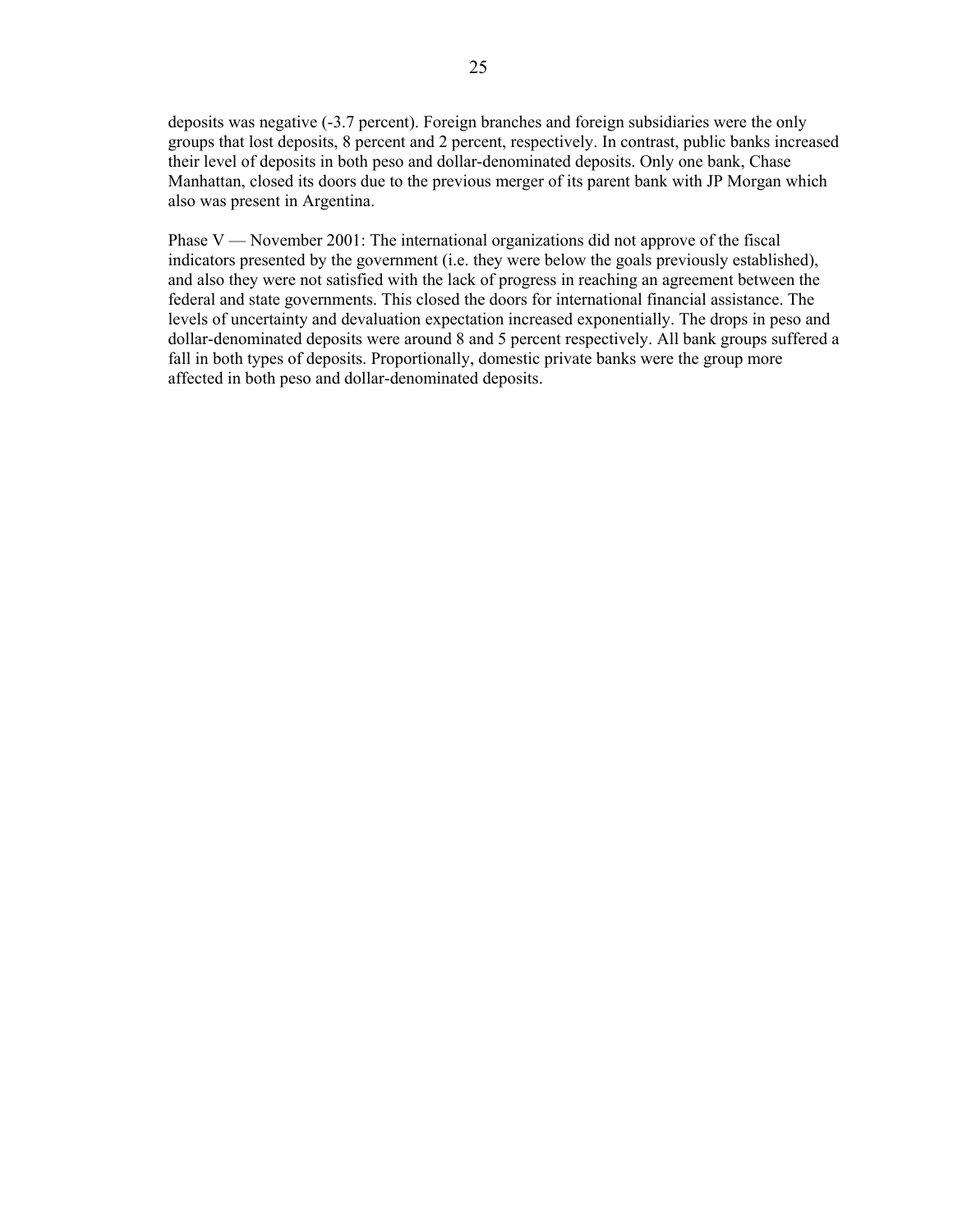#### **Appendix 3. Uruguay - Chronology of main events during the 2002 crisis**

Uruguay's real economy experienced rapid growth between 1990 and 1998, supported by strong fundamentals, investment grade status and a general perception of being a safe economy within the region.

Starting in 1999, a number of adverse shocks brought the economy to a recession. The crises in Brazil and Argentina—Uruguay's main trading partners, jointly accounting for about  $\frac{1}{2}$  of total exports and an outbreak of foot-and-mouth disease in early 2001 inflicted significant damage on Uruguayan export sector. Further, the devaluation of Brazil's real (January 1999) and the Argentina peso (January 2002) lead to a significant appreciation of Uruguay's real exchange rate, casting doubts about the sustainability of the crawling peg framework.

Despite these adverse shocks, confidence in the Uruguayan banking system had not been undermined by 2001. Furthermore, as the crisis in Argentina developed, the Uruguayan banking system was able to attract a large volume of deposits from Argentines, as Uruguay was still perceived as a safe haven for capital, partly reflecting an implicit and unrestricted government guarantee and a major presence of foreign banking in the system.

In the first quarter of 2002, however, public confidence in the Uruguayan banking system began to erode. Cash-strapped Argentine depositors, unable to access their accounts in Argentine banks following a deposit freeze in late 2001 and pesification in early 2002, started withdrawing their funds from Uruguay (at the time almost half of deposits were held by nonresidents, largely Argentines).<sup>22</sup> At the onset, problems affected primarily the local subsidiary of an Argentine bank (*Banco de Galicia*) and a large domestic private bank (*Banco Comercial*) that had substantial exposure to Argentina and was weakened by fraudulent activities on the part of some of its managers. However, as the financial crisis worsened and the deposit freeze was tightened (the 'corralon') in Argentina, deposit withdrawals in Uruguay intensified, spreading to resident deposits and to other financial institutions in the system (including public banks). Concerns about Uruguay's crawling peg, and the fait of the highly-dollarized banking system were exacerbated by the downgrading of Uruguay's sovereign debt—previously investment grade—for the first time in many years. Subsequent large financial support from international financial institutions<sup>23</sup> was not successful in stemming the deposit and currency run. By end-July, a 5-day bank holiday was declared, during which further financial support from IFIs was negotiated, and the operations of several banks were suspended (Banco Montevideo, La Caja Obrera, Banco Comercial and Banco de Credito). Also, a law created the Fund for the Stabilization of the Banking System (FSBS) to provide full backing of dollar sight and saving deposits of suspended institutions and state-owned banks; and extended the maturity of dollar time deposits of public banks (BROU and BHU) to three years. Following these measures the deposit run gradually receded.

 $22$  Prior to the 2002 crisis, the banking regulatory framework in Uruguay did not distinguish between resident and non-resident deposits, and some banks (e.g. *Banco Galicia Uruguay*) relied heavily on non-resident as their deposit base.

<sup>&</sup>lt;sup>23</sup> See *Uruguay—Ex Post Assessment of Longer-Term Program Engagement* (SM/05/84, 03/07/2005).